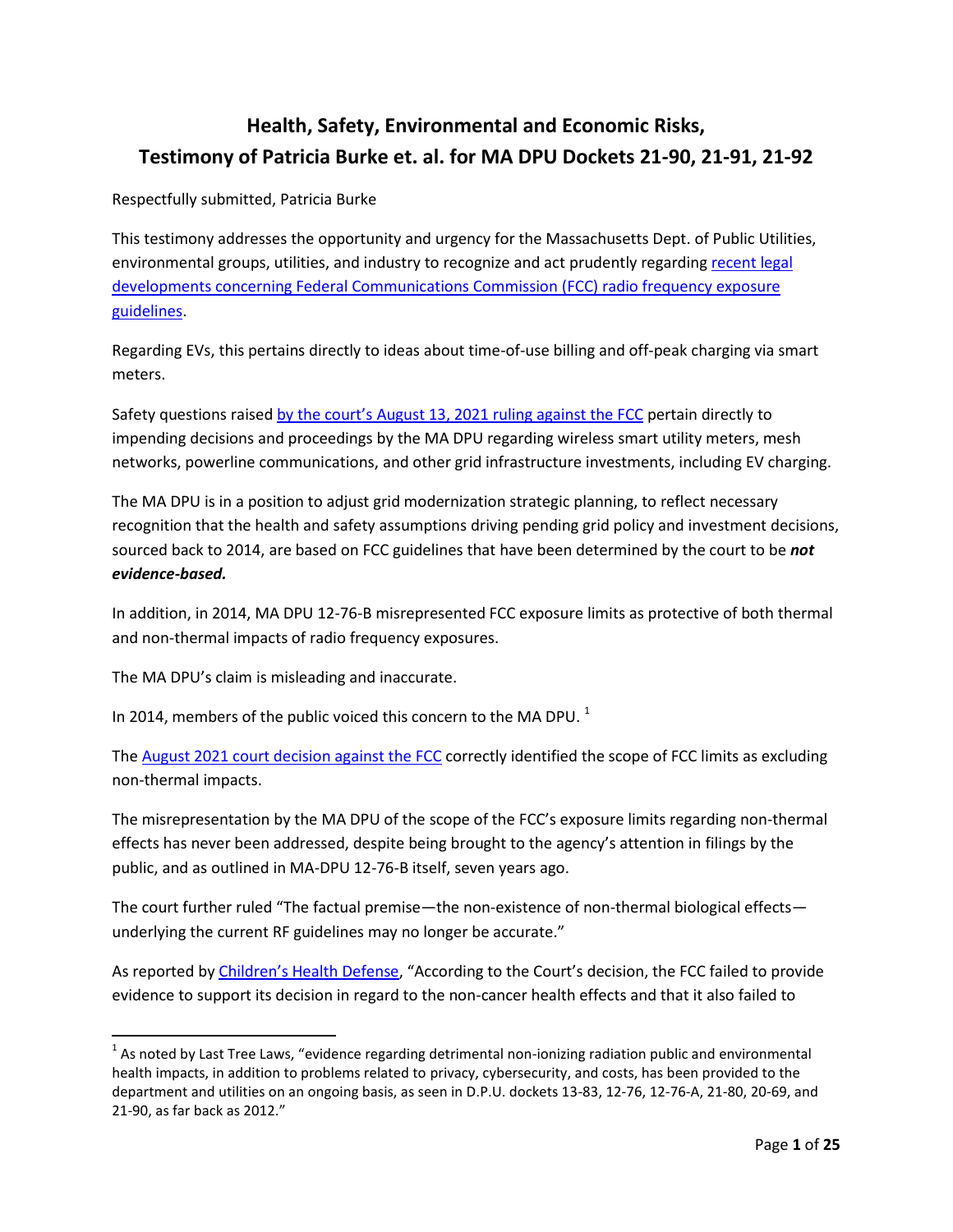respond to the extensive evidence that was filed with the FCC (via the docket which is also called "record") that shows that the current radiofrequency emissions guidelines may cause negative health effects unrelated to cancer. The court stated that, the FCC's failure, undermines the Commission's conclusions regarding the adequacy of its testing procedures, particularly as they relate to children, and its conclusions regarding the implications of long-term exposure to RF radiation, exposure to RF pulsation or modulation, and the effects of wireless technologies that were developed since 1996. The court also found that the FCC 2019 decision was arbitrary and capricious in its failure to respond to comments concerning environmental harm caused by RF radiation."

The [opening brief](https://childrenshealthdefense.org/wp-content/uploads/Corrected-Brief-and-Hyperlinks-Table-Postable-pdf-A1.pdf) filed with the Court by Children's Health Defense specifically refers to issues associated with [smart meters.](https://childrenshealthdefense.org/wp-content/uploads/Corrected-Brief-and-Hyperlinks-Table-Postable-pdf-A1.pdf#page=58)

In its ruling, the Court remanded the issues of chronic long term exposures, and pulsed modulated exposures, both associated with smart grid infrastructure, to the FCC.

# **Recent Action: MA DPU 20-69 and MA DPU 20-69-A - Background: Customer-Facing Grid Modernization Investments**



SOURCE: https://fileservice.eea.comacloud.net/FileService.Api/file/FileRoom/13552861

The three grid modernization dockets: MA DPU Dockets 21-80, 21-81, and 21-82 were ordered following proceedings for MA DPU 20-69.

The three EV dockets 21-90, 21-91, and 21-92 were also ordered as the result of MA DPU 20-69.

"D.P.U. 20-69-A May 21, 2021 Investigation by the Department of Public Utilities on its own Motion into the Modernization of the Electric Grid – Phase Two, ORDER ADDRESSING FORM AND CONTENT OF: (1) GRID MODERNIZATION PLAN FILINGS; (2) ELECTRIC VEHICLE PROPOSALS REQUIRED UNDER THE TRANSPORTATION ACT, CHAPTER 383 OF THE ACTS OF 2020, AND OTHER ELECTRIC VEHICLE PROGRAM PROPOSALS; AND (3) BATTERY ENERGY STORAGE PROPOSALS"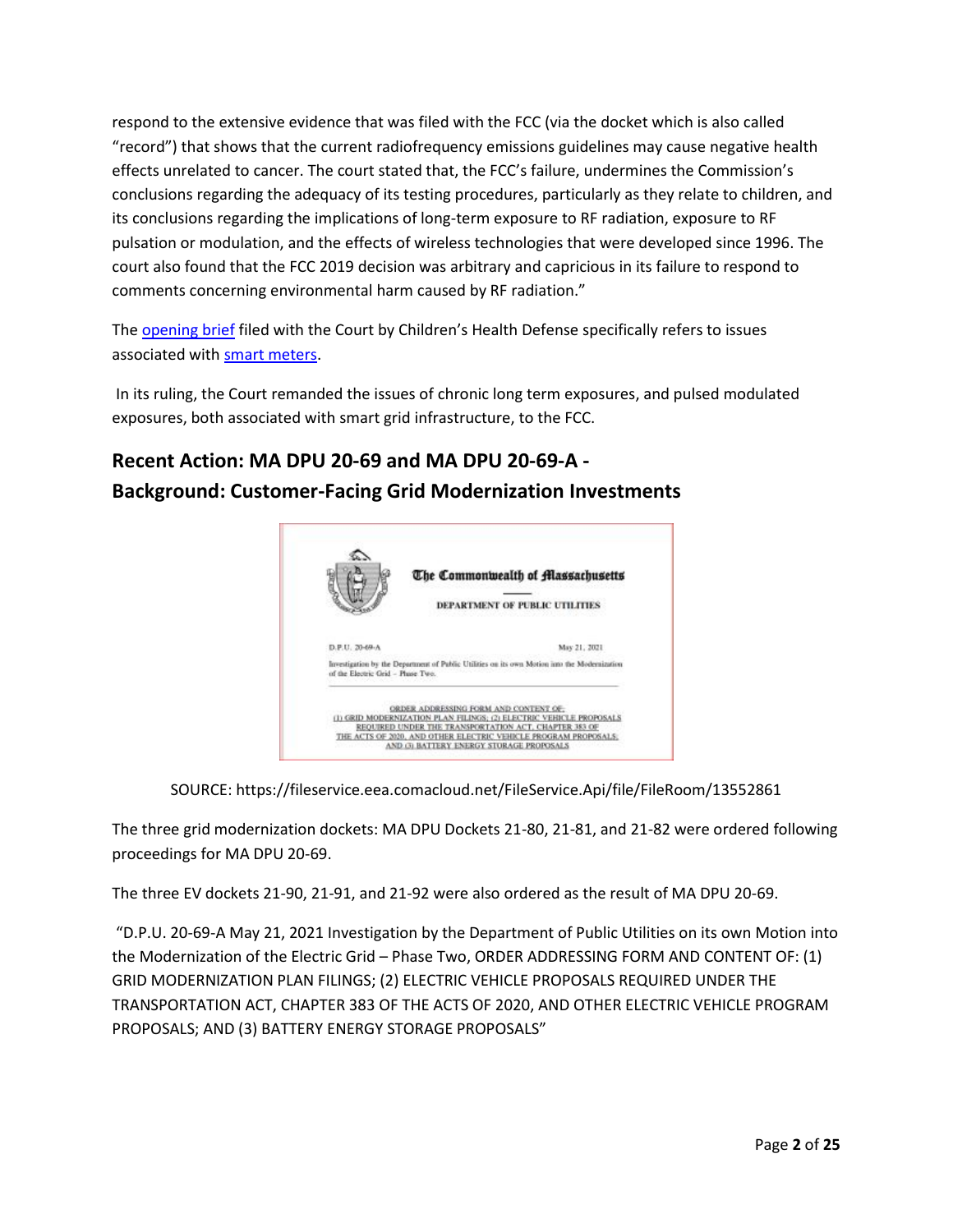# **Direct Quotes, MA-DPU-20-69-A; Demonstrate That the MA DPU Has Instructed Massachusetts Investor-Owned Utilities to Deploy Advanced Metering Functionality/AMI Technology**

Page 1 "On July 2, 2020, the Department of Public Utilities ("Department") initiated the second phase of its inquiry into the modernization of the electric grid. Grid Modernization – Phase II, D.P.U. 20-69 (2020). The purpose of this investigation is to consider the next appropriate steps for **the deployment of advanced metering functionality** in the Commonwealth. D.P.U. 20-69, at 3. Recognizing that continued growth in the electric vehicle sector will be critical to the achievement of the necessary reductions in the Commonwealth's greenhouse gas emissions, the Department determined that the investigation would consider, among other things, whether a targeted deployment of **advanced metering functionality** to electric vehicle customers was appropriate."

**Page 3** "the Department opened the instant investigation to consider the **next appropriate steps for the deployment of advanced metering functionality**. D.P.U. 20-69, at 3."

**Page 5,6** "the Department **sought comments from the Companies and interested stakeholders** on a number of specific topics including: (1) the capabilities of the Companies' current systems to support advanced metering functionality; (2) the feasibility of targeted deployment of advanced metering functionality to certain customer segments, such as electric vehicle customers; (3) alternative solutions to advanced metering infrastructure ("AMI") and the compatibility of such solutions with the Companies' current systems; (4) end-of-life meter replacement strategies, including cost recovery associated with such strategies, that will support the Department's grid modernization objectives and avoid or minimize stranded costs, and (5) dynamic pricing options to provide effective price signals to customers. D.P.U. 20-69, at 3-8. **Stakeholders also submitted comments on a wide variety of other topics. <sup>2</sup>** The summary of comments below is limited to those topics relevant to the issues addressed in this Order.<sup>"3</sup>

# **Recent Court Ruling Against the FCC, and MA DPU 20-69 "Alleged" Health Concerns**

 $\overline{a}$ 

<sup>&</sup>lt;sup>2</sup> .Among the "other topics" discussed by stakeholders at the listening session for MA DPU 20-69 were health concerns, including the question of exposures in multi-family dwellings. This complexity is not addressed in the subsequent opt out instructions to outlined by the MA DPU for utilities. Testifiers also identified the need to specify provision of a true analogue as the opt out meter choice, also not addressed by the DPU.

 $3$  Comment was also introduced into the proceeding for docket 20-69, noting inaccurate results reporting, cost over-runs, misleading opt out statistics, and other concerns regarding the National Grid smart meter pilot program conducted in Worcester MA, which was conducted to inform policy decisions regarding smart meters. These concerns have been submitted in other MA DPU proceedings and have not been addressed (including MA DPU 14- 109, 15-21, 16-28, 17-53, 18-28, 18-29, 20-69) In addition, commenters raised on-going concerns about the MA DPU's promotion of the "expert" opinion of Peter Valberg and product defense firm Gradient regarding health and safety of smart meters.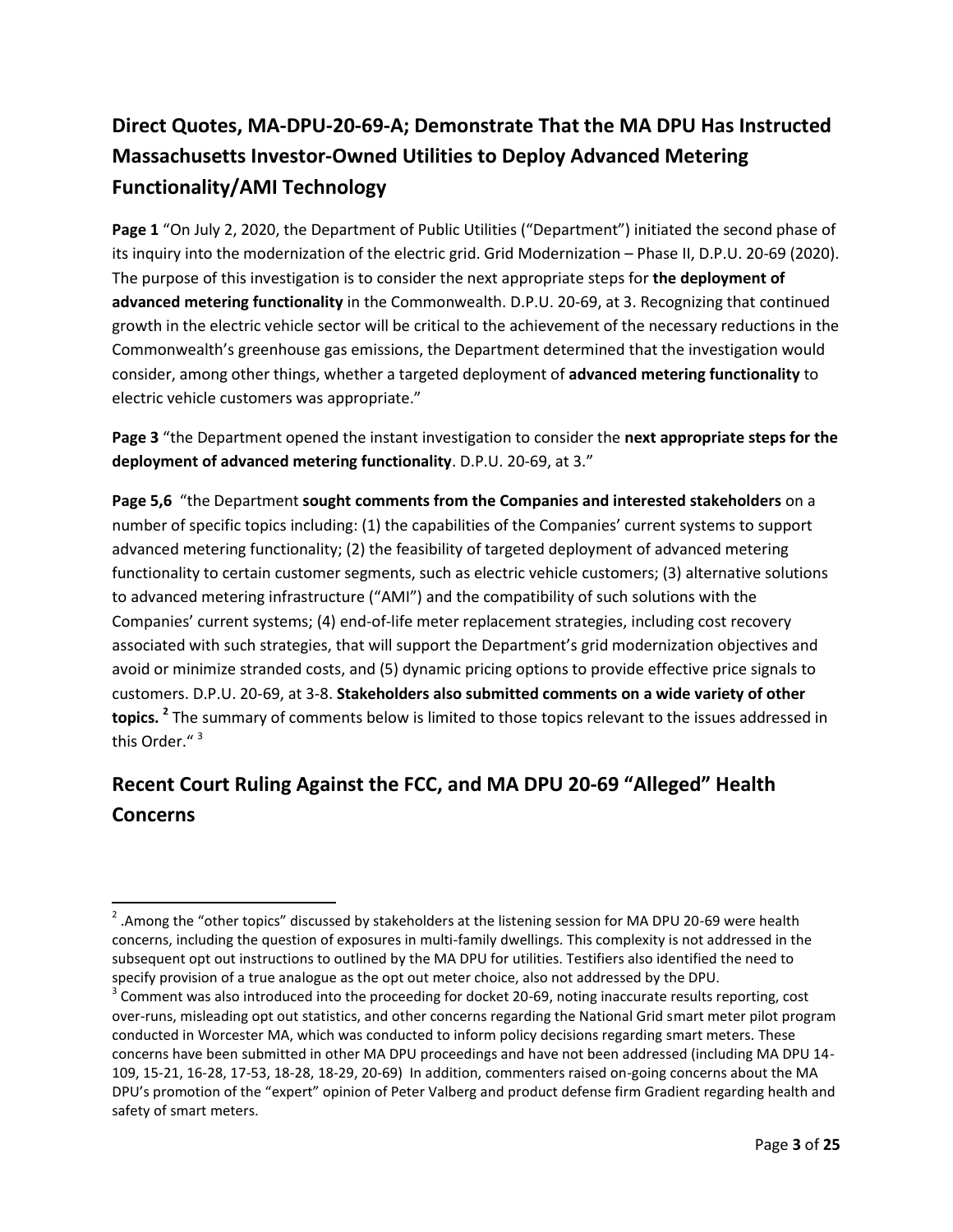On May 21, 2021, in MA DPU 20-69-A, on page 35, the MA DPU characterized concerns about radio frequency exposures as "alleged."

The MA DPU wrote:

*"Citing alleged health concerns associated with the radio frequency emissions from AMI meters, a number of commenters urge the Department to ensure that individual customers are able to opt-out of receiving AMI meters."*

On August 13, 2021, in its decision 20-1025, the [United Stated Court of Appeals for the District of](https://www.cadc.uscourts.gov/internet/opinions.nsf/FB976465BF00F8BD85258730004EFDF7/$file/20-1025-1910111.pdf)  [Columbia](https://www.cadc.uscourts.gov/internet/opinions.nsf/FB976465BF00F8BD85258730004EFDF7/$file/20-1025-1910111.pdf) found these concerns not "alleged."

[The court noted](https://www.cadc.uscourts.gov/internet/opinions.nsf/FB976465BF00F8BD85258730004EFDF7/$file/20-1025-1910111.pdf) "The factual premise—the non-existence of non-thermal biological effects—underlying the current RF guidelines may no longer be accurate."

[The court also noted,](https://www.cadc.uscourts.gov/internet/opinions.nsf/FB976465BF00F8BD85258730004EFDF7/$file/20-1025-1910111.pdf) "record evidence that exposure to RF radiation at levels below the Commission's current limits may cause negative health effects unrelated to cancer."

Thi[s ruling by the court](https://www.cadc.uscourts.gov/internet/opinions.nsf/FB976465BF00F8BD85258730004EFDF7/$file/20-1025-1910111.pdf) directly contradicts earlier statements made by the MA DPU, including but not limited to the reliance on FCC guidelines as a basis for dismissing public concern, and the MA DPU implying that FCC guidelines are inclusive of non-thermal effects.

[This court ruling](https://www.cadc.uscourts.gov/internet/opinions.nsf/FB976465BF00F8BD85258730004EFDF7/$file/20-1025-1910111.pdf) raises the question of whether or not the DPU's policy decision to offer an opt out meter will meet the requirement stated i[n MA DPU 12-76](https://fileservice.eea.comacloud.net/FileService.Api/file/FileRoom/9241637), that "the Department must ensure that electric distribution companies provide safe and reliable electricity to all ratepayers."

# **Smart Meters Increase RF Exposures** in Communities, Court Has Ruled: FCC **Guidelines "Not Evidence-Based"**



## **Direct Quotes: MA DPU 20-69-A; MA DPU Directs Utilities to Invest in AMI, Refers to Health Concerns as "Alleged," Proposes Opt Out Tariff**

Quotes from docket 20-69-A indicate that the MA DPU specified smart meters/AMI/advanced meter functionality as the technology choice *despite public testimony regarding health concerns:*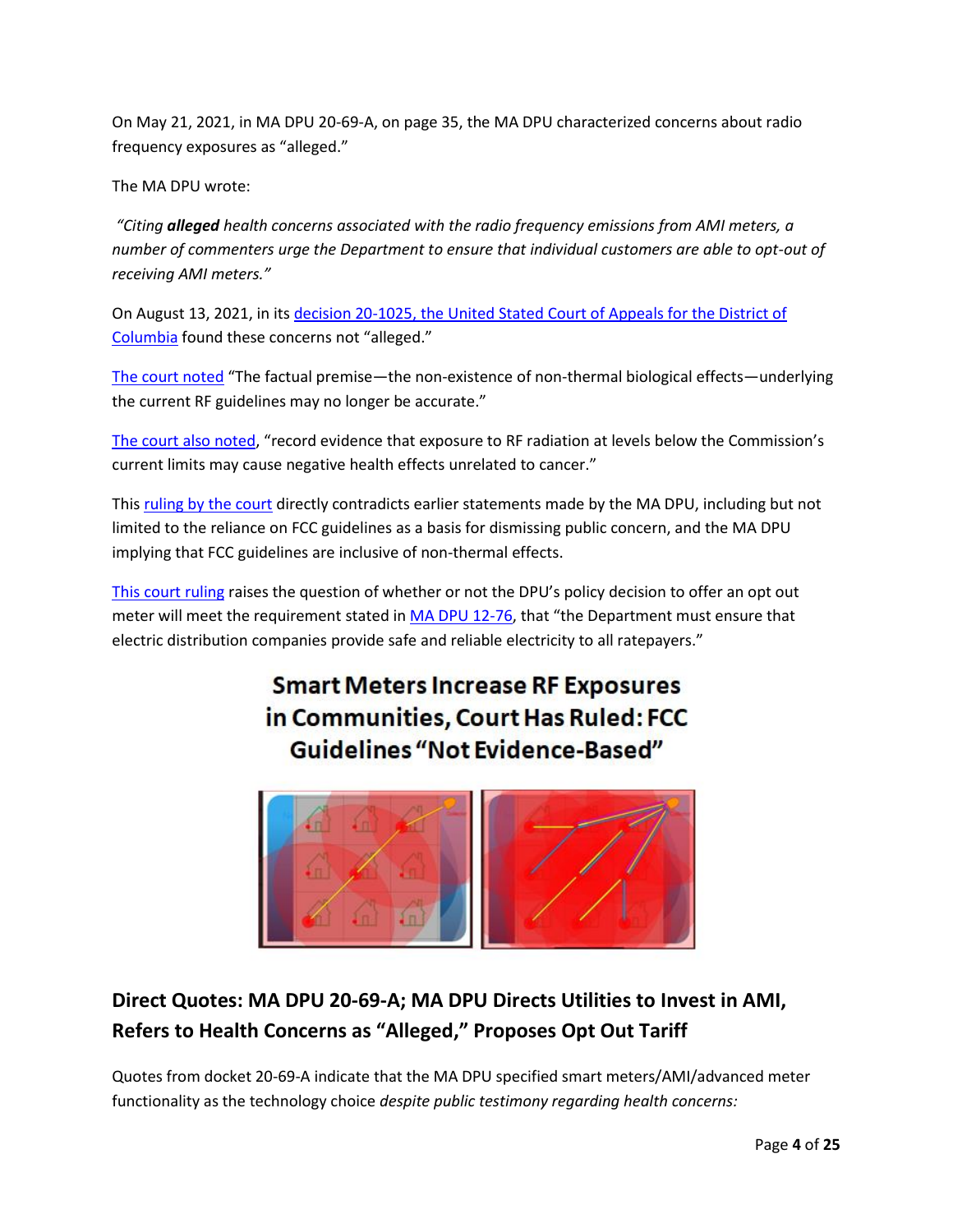**Page 21** "Advanced Meter Infrastructure Opt-Out A number of commenters argue that the Department should provide individuals with the ability to opt-out of receiving an AMI meter (CLF Comments at 10; see, generally, Public Commenters). In particular, **65 public commenters assert that there are a number of health concerns associated with the radio frequency emissions from AMI meters and, therefore, urge the Department to require the Companies to allow customers to opt-out of an AMI meter and receive an analog meter at little or no cost** (see, generally, Public Commenters). Finally, 16 public commenters suggest that outreach and education regarding energy conservation could achieve demand reduction goals without the need for AMI meters (see, e.g., Comments of Anne Frances Martin; Comments of Lokita Jackson; Comments of Dorothy Baker"

**Page 25** "After review of the extensive comments submitted and the information gathered over four days of technical sessions, the Department has determined that a targeted deployment of AMI to electric vehicle customers is not likely to be cost-effective. Instead, in consideration of the Commonwealth's long-term energy policy and climate goals, as well as the current status of the Companies' metering infrastructure, **the Department finds it appropriate to consider a path to achieve advanced metering functionality through a full-scale deployment of AMI**. Below, **the Department provides guidance on the content and format of the Companies' forthcoming grid modernization plans to achieve advanced metering functionality through the full-scale deployment of AMI."**

**Page 27** "given that the costs to upgrade back-office supporting systems to enable advanced metering functionality through **AMI meters** do not vary significantly between a targeted and a full-scale deployment, full utilization of these upgraded back-office systems will likely result in efficiency gains (Eversource Comments at 11-16; National Grid Comments at 24-25, 27). For these reasons, the Department is persuaded that it is not appropriate to pursue a targeted deployment of advanced metering functionality for electric vehicle customers through alternative metering strategies.7 **Instead, the Department shifts its focus to the achievement of advanced metering functionality in support of our grid modernization objectives and the Commonwealth's long-term energy policies through a fullscale deployment of AMI"**

**Page 28** "Content and Form of Grid Modernization Plan Filings 1. Introduction Each company's next grid modernization plan filing must include: (1) **a five-year strategic plan, including a plan for the full deployment of advanced metering functionality;** (2) separate four-year grid-facing and customer-facing short-term investment plans;8 and (3) a composite business case in support of both short-term investment plans."

**Page 35** "4. Cost-Based Opt-Out Tariffs Citing **alleged** health concerns associated with the radio frequency emissions from AMI meters, a number of commenters urge the Department to ensure that individual customers are able to opt-out of receiving AMI meters (see, generally, Public Commenters; Senator Moore Comments at 1; Senator DiZoglio Comments at 1; Representative Linsky Comments at 1- 2). In D.P.U. 12-76-B at 47-49, the Department addressed this issue and determined that each company would be required to have an opt-out tariff in effect before the deployment of new advanced meters as part of the company's grid modernization plan. Consistent with this finding, **each company shall include as part of its customer-facing investment plan an illustrative AMI meter opt-out tariff for Department**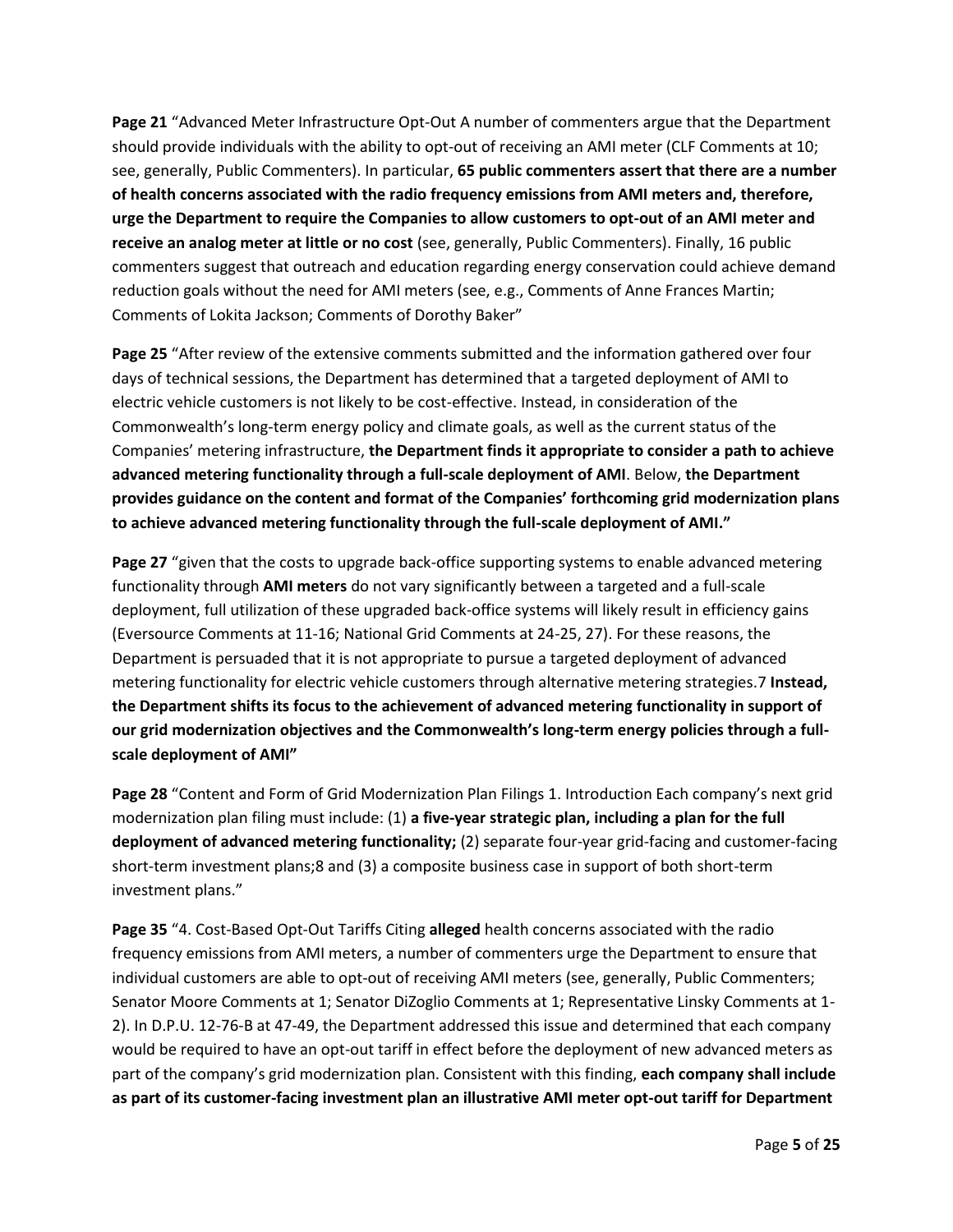**review, with proposed opt-out charges that adhere to traditional ratemaking principles of cost causation.14,15"**

**Page 36 "As discussed above, the next grid modernization plans will include proposals to achieve advanced metering functionality through the full-scale deployment of AMI and separate short-term investment plans for grid-facing and customer-facing investments**. In addition, we anticipate that these new plans will include proposals involving newer grid modernization technologies or present novel approaches to achieving our grid modernization objectives."

**Page 52** "VIII. CONCLUSION Our investigation of the **next appropriate steps for the deployment of advanced metering functionality in the Commonwealth to meet the Department's grid modernization objectives** has benefitted greatly from the extensive participation of stakeholders. After review of stakeholder comments and information gathered over four days of technical sessions, the Department has determined that a targeted deployment of AMI to electric vehicle customers is not likely to be costeffective. Instead, in the upcoming grid modernization plan filings**, the Department will consider the achievement of advanced metering functionality in support of our grid modernization objectives through a full-scale deployment of AMI."**

## **[Court Ruling](https://www.cadc.uscourts.gov/internet/opinions.nsf/FB976465BF00F8BD85258730004EFDF7/$file/20-1025-1910111.pdf) Against FCC, Issued August 13, 2021, Regarding FCC Radiofrequency Exposure Guidelines, Submitted for Dockets MA DPU 21-80, 21-81, 21-82; August 20, 2021**

I, Patricia Burke, submitted [the decision by the U.S. Court of Appeals regarding FCC exposure limits](https://www.cadc.uscourts.gov/internet/opinions.nsf/FB976465BF00F8BD85258730004EFDF7/$file/20-1025-1910111.pdf) to the MA DPU for the three Grid Modernization proceedings MA DPU 21-80, 21-81, and 21-82, on August 21, 2021.

National Grid: <https://fileservice.eea.comacloud.net/FileService.Api/file/FileRoom/13916143> NStar/Eversource [:https://fileservice.eea.comacloud.net/FileService.Api/file/FileRoom/13889389](https://fileservice.eea.comacloud.net/FileService.Api/file/FileRoom/13889389) Unitil: <https://fileservice.eea.comacloud.net/FileService.Api/file/FileRoom/13889390>

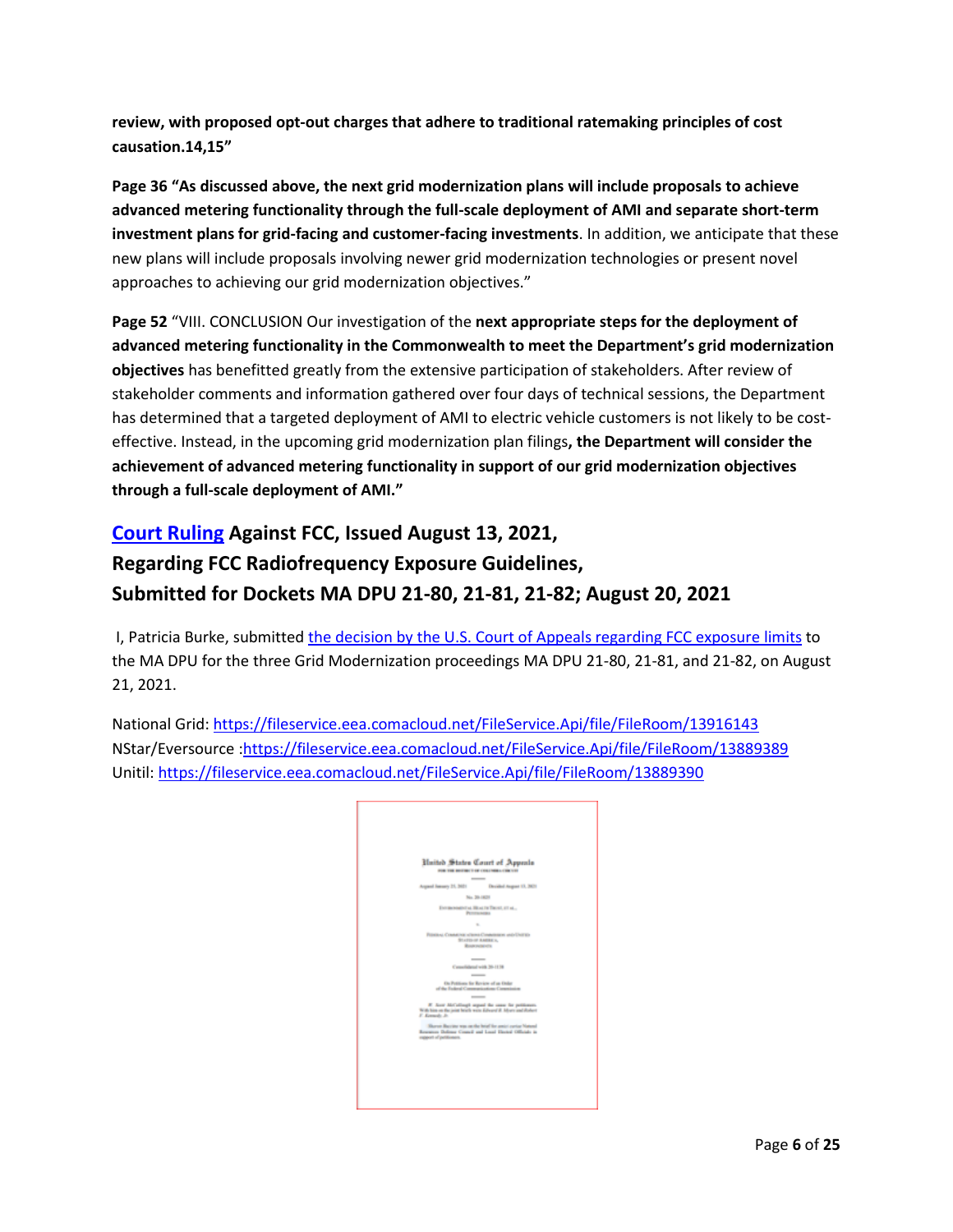### SOURCE: https://www.cadc.uscourts.gov/internet/opinions.nsf/FB976465BF00F8BD85258730004EFDF7/\$file/20- 1025-1910111.pdf

# **Explanation: United States Court of Appeals For The District Of Columbia Circuit; Argued January 25, 2021; Decided August 13, 2021; No. 20-1025 Environmental Health Trust, Et Al., Petitioners V. Federal Communications Commission And United States Of America**

Quotes from the Petitioners' summaries regarding the decision:

As reported by the [Children's Health Defense](https://childrenshealthdefense.org/seeking-justice/legal/chd-v-federal-communication-commission-fcc/#stage8),

"The Children's Health Defense (CHD) won its historic case against the Federal Communications Commission (FCC) for the agency's decision not to review its health and safety guidelines for wirelessbased technologies, including 5G. On Friday, Aug. 13 , the U.S. Court of Appeals for the DC Circuit published its decision, ruling that the FCC failed to consider the [non-cancer evidence](https://childrenshealthdefense.org/wp-content/uploads/Corrected-Brief-and-Hyperlinks-Table-Postable-pdf-A1.pdf) regarding [adverse](https://childrenshealthdefense.org/defender/landmark-5g-case-against-fcc-hearing-set-jan-25/)  [health effects of wireless technology](https://childrenshealthdefense.org/defender/landmark-5g-case-against-fcc-hearing-set-jan-25/) when it decided that its 1996 radiofrequency (RF) emission guidelines protect the public's health.

CHD filed the case on February 2, 2020, shortly after the FCC closed the docket it had opened in 2013 seeking public comment on its health guidelines for wireless technologies, which had not been updated in over two decades. Despite thousands of comments and scientific evidence submitted by scientists, doctors and medical organizations, and statements by those who have been injured by RF radiation attesting to the need for stricter guidelines, on Dec. 4, 2019 the FCC [published its decision](https://www.fcc.gov/general/radio-frequency-safety-0) affirming the adequacy of its guidelines without proper assessment of the comments or the evidence.

The [case brought by CHD](https://childrenshealthdefense.org/wp-content/uploads/Corrected-Brief-and-Hyperlinks-Table-Postable-pdf-A1.pdf) (consolidated with another similar suit brought by the Environmental Health Trust) claimed that the FCC lacked reasoned decision making and that its refusal to address the evidence was arbitrary and capricious. In a 2-to-1 ruling, [the Court agreed,](https://childrenshealthdefense.org/wp-content/uploads/chd-v-fcc-we-won-decision.pdf) citing numerous instances of the Commission's arbitrary and capricious failures to respond, including to evidence that exposure to RF radiation at levels below current limits may cause negative health effects; the inadequacy of testing procedures particularly related to children, to long-term exposure to RF radiation, to pulsed and modulated RF radiation; and the implications of technological developments that have occurred since 1996. The court also noted the agency's complete failure to respond to comments about environmental harms.

#### The [court's judgment](https://childrenshealthdefense.org/wp-content/uploads/chd-v-fcc-we-won-judgement.pdf) states:

"The case be remanded to the commission to provide a reasoned explanation for its determination that its guidelines adequately protect against harmful effects of exposure to radiofrequency radiation…"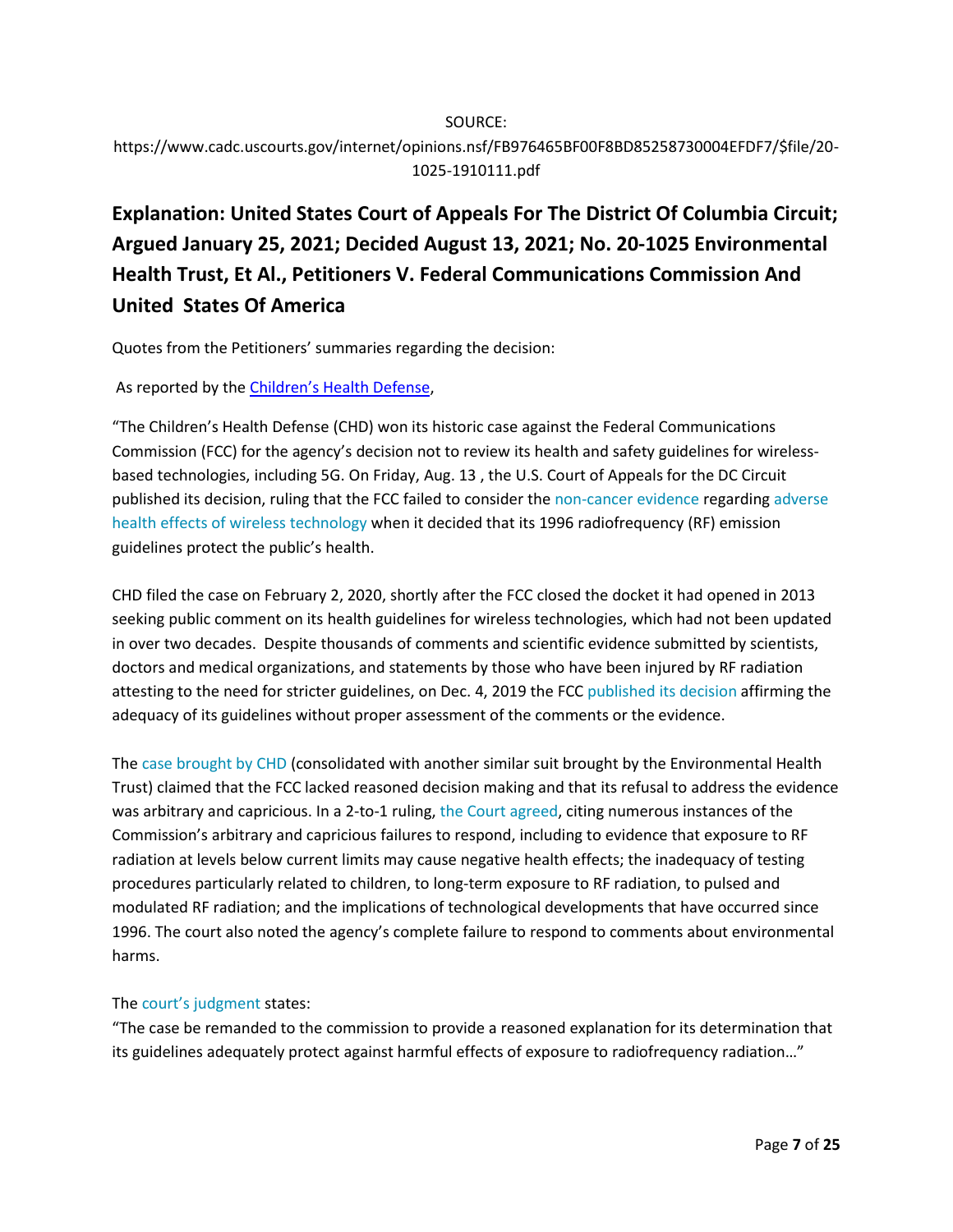"According to the Court's decision, the FCC failed to provide evidence to support its decision in regard to the non-cancer health effects and that it **also failed to respond to the extensive evidence that was filed** with the FCC (via the docket which is also called "record") that shows that **the current radiofrequency emissions guidelines may cause negative health effects unrelated to cancer.** The court stated that, the FCC's failure, undermines the Commission's conclusions regarding the adequacy of its testing procedures, particularly as they relate to **children**, and its conclusions regarding **the implications of long-term exposure to RF radiation, exposure to RF pulsation or modulation, and the effects of wireless technologies that were developed since 1996.** The court also found that the FCC 2019 decision was arbitrary and capricious in its failure to respond to comments concerning **environmental harm** caused by RF radiation."

As reported by the [Environmental Health Trust,](https://ehtrust.org/in-historic-decision-federal-court-finds-fcc-failed-to-explain-why-it-ignored-scientific-evidence-showing-harm-from-wireless-radiation/) "The court granted the petitions for review because, contrary to the requirements of the Administrative Procedure Act (APA**), the commission failed to provide a reasoned explanation for its assertion that its guidelines adequately protect against the harmful effects of exposure to radiofrequency radiation."**

"The Petitioners contend **the FCC ignored the extensive evidence submitted to the agency showing that non-thermal levels of pulsed and modulated RFR emitted by wireless technology are harmful to humans, wildlife and the environment,** and its order failed to provide a record of a reasoned decision making. Therefore, the Petitioners claim the FCC has violated the Administrative Procedure Act (APA) and **its decision is capricious, arbitrary and not evidence-based.** In addition, the Petitioners argue that the FCC violated NEPA because the agency did not consider the environmental impacts of its decision. FCC also violated the 1996 Telecommunications Act (TCA) in failing to consider the impact of its decision on public health and safety."

[Children's Health Defense](https://childrenshealthdefense.org/defender/chd-wins-case-fcc-safety-guidelines-5g-wireless/) explains, "In 1996, the FCC adopted guidelines which only protect consumers from adverse effects occurring at levels of radiation that cause thermal effects (temperature change in tissue), while ignoring [substantial evidence](http://www.5gappeal.eu/the-5g-appeal/) of profound harms from pulsed and modulated RF radiation at non-thermal levels. The FCC hasn't reviewed its guidelines or the evidence since, despite [clear](https://childrenshealthdefense.org/defender/landmark-5g-case-against-fcc-hearing-set-jan-25/)  [scientific evidence](https://childrenshealthdefense.org/defender/landmark-5g-case-against-fcc-hearing-set-jan-25/) of harm and growing [rates of RF-related sickness.](https://childrenshealthdefense.org/news/six-italian-courts-have-ruled-that-cell-phones-cause-brain-tumors/)

In 2012, the [Government Accountability Office](https://www.gao.gov/about/what-gao-does) of Congress published a [report](https://www.gao.gov/products/gao-12-771) recommending the FCC reassess its guidelines. As a result, in 2013 the FCC published an [inquiry](https://www.fcc.gov/document/fcc-review-rf-exposure-policies) to decide whether the guidelines should be reviewed. It opened [docket 13-84](https://www.fcc.gov/ecfs/search/filings?proceedings_name=13-84&sort=date_disseminated,DESC) for the public to file comments.

Thousands of comments and scientific evidence by scientists, medical organizations and doctors, as well as hundreds of comments by people who have become sick from this radiation were filed in support of new rules. Nevertheless, on Dec. 4, 2019, the FCC closed the docket and [published its decision,](https://docs.fcc.gov/public/attachments/FCC-19-126A1.pdf) affirming the adequacy of its guidelines without proper assessment of the comments or the evidence.

The lawsuit, called a [Petition for Review,](https://childrenshealthdefense.org/wp-content/uploads/02-02-2020-CHD-v.-FCC-Petition-for-Review-For-Public.pdf) contends that the agency's decision is arbitrary, capricious, not evidence-based, an abuse of discretion and in violation of the Administrative Procedures Act (APA).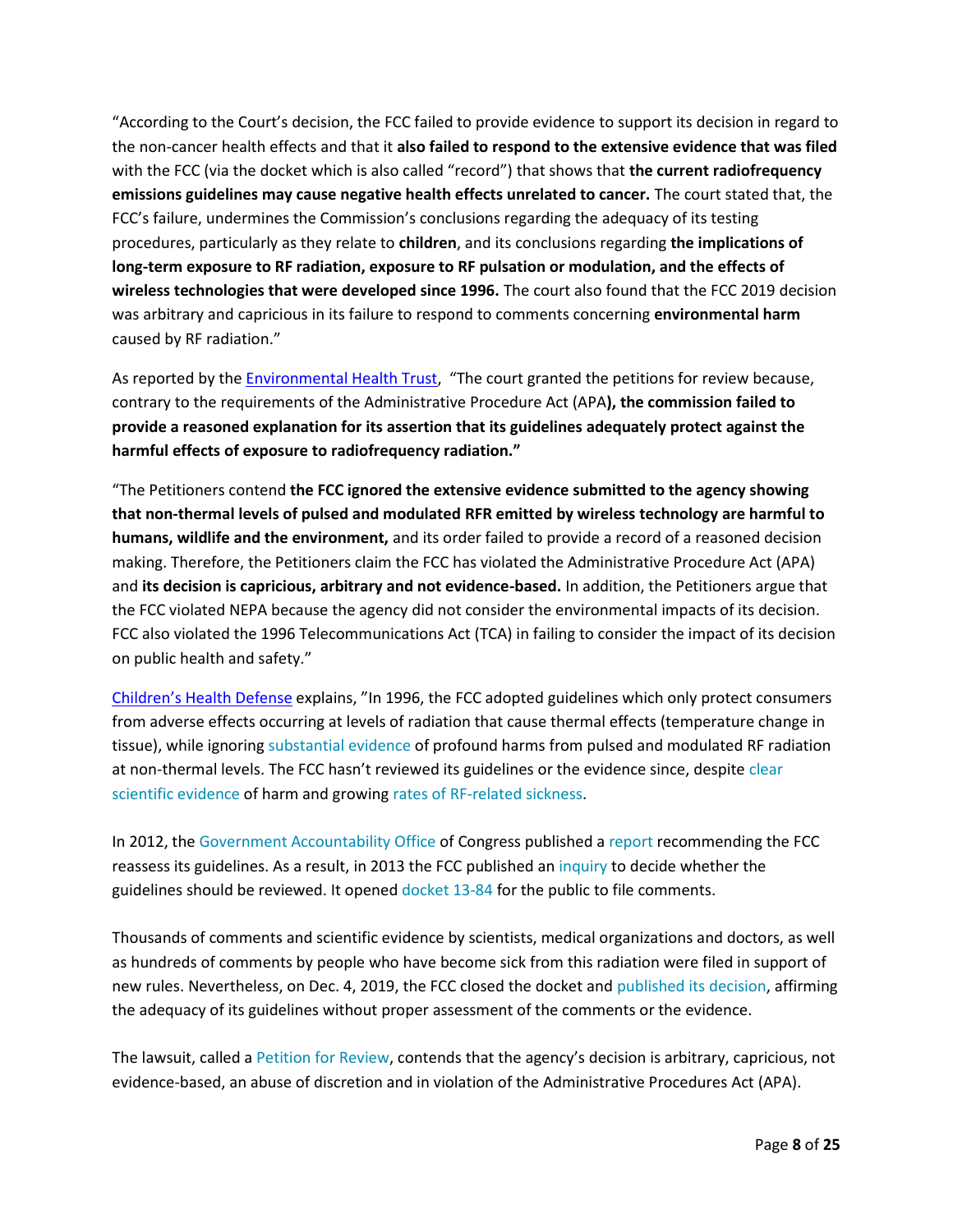CHD's lawsuit was joined by nine individual petitioners. Petitioners include Professor David Carpenter MD, a world-renowned scientist and public health expert who is co-editor of the [BioInitiative Report,](https://bioinitiative.org/) the most comprehensive review of the science on RF effects; physicians who see the sickness caused by wireless radiation in their clinics; and a mother whose son died of a cell phone-related brain tumor. CHD's lawsuit was filed in the U.S. Court of Appeals for the Ninth Circuit. However it was transferred to the U.S. Court of Appeals for the DC Circuit where it was joined with a similar lawsuit filed by the Environmental Health Trust and Consumers for Safe Cell Phones. The main brief and the reply brief were filed jointly by all petitioners."

Would it not also be arbitrary, capricious, and not evidence-based for the MA DPU, industry, and environmental organizations to disregard the Court's ruling and its implications as they apply to public policy mandating AMI and related grid investments, and issues of public safety, environmental protection, and human rights?

The Court ruled the FCC failed to engage at the level of reasoned decision-making required from a federal agency. Furthermore, the commission failed to provide an analysis of the evidence showing how it reached its decision.

Likewise, ratepayers have questioned whether the process by which the MA DPU addressed health concerns in 2014 constituted reasoned decision making, especially because a state agency provided misleading, inaccurate information about the scope of the FCC guidelines.

The basis of the assumption that smart meters are safe is based on FCC guidelines now remanded by the Court.

The MA DPU cannot reasonably make implications to the public, ratepayers, or investors, that mandated smart meter deployment is prudent and safe.

# **Direct Quotes: United States Court Of Appeals For The District Of Columbia Circuit; August 13, 2021 Ruling Regarding Inadequacy of FCC Review Of Radio Frequency Exposure Limits**

**"The factual premise—the non-existence of non-thermal biological effects—underlying the current RF guidelines may no longer be accurate."**

"One agency's unexplained adoption of an unreasoned analysis just compounds rather than vitiates the analytical void. Said another way, **two wrongs do not make a right**."

".. we find the Commission's order **arbitrary and capricious** in its failure to respond to record evidence that exposure to **RF radiation at levels below the Commission's current limits may cause negative health effects** unrelated to cancer. That failure undermines the Commission's conclusions regarding the adequacy of its **testing procedures**, particularly as they relate to **children**, **and its conclusions regarding the implications of long-term exposure to RF radiation, exposure to RF pulsation or modulation, and**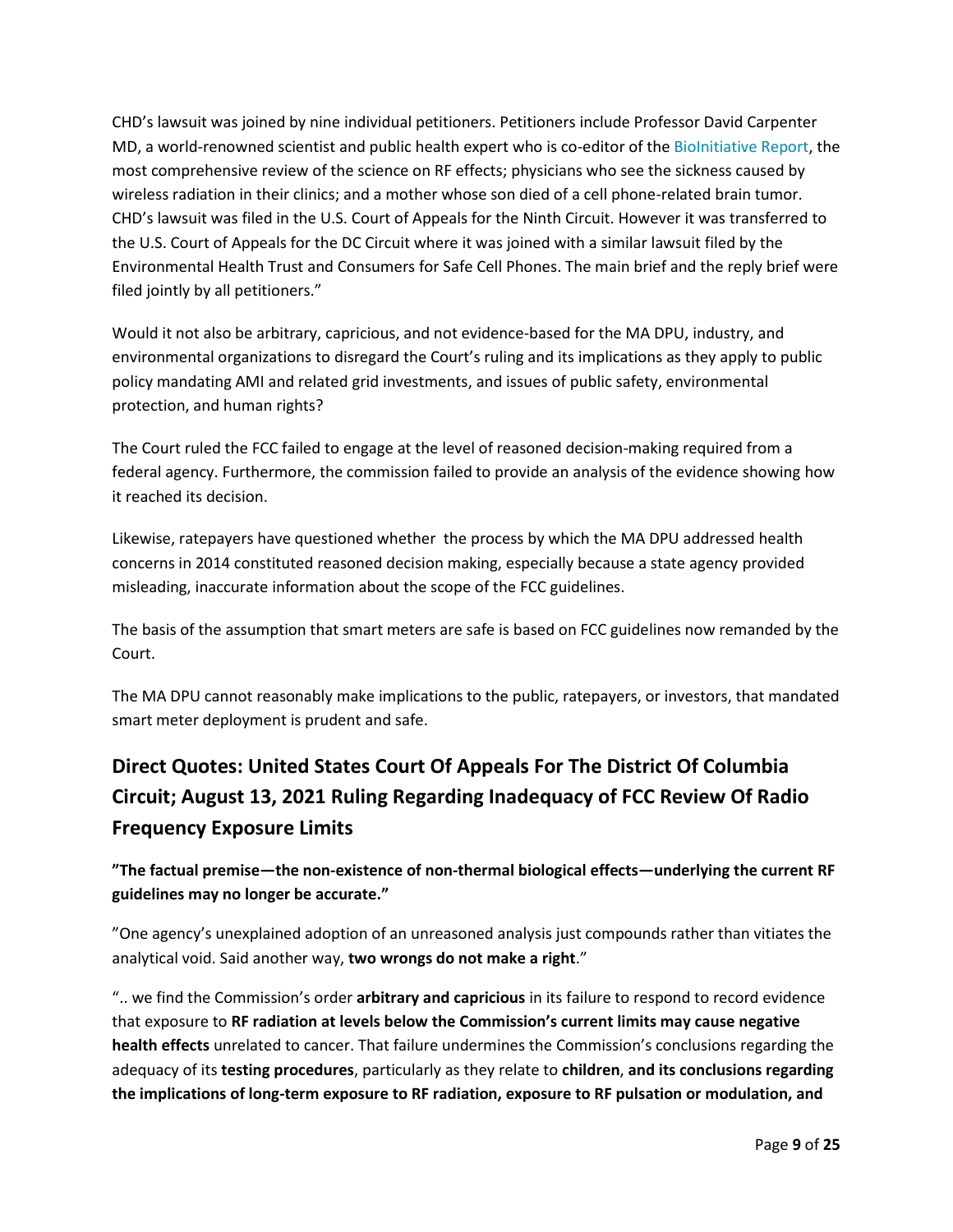**the implications of technological developments that have occurred since 1996, all of which depend on the premise that exposure to RF radiation at levels below its current limits causes no negative health effects.** Accordingly, we find those conclusions **arbitrary and capricious** as well. Finally, we find the Commission's order arbitrary and capricious in its complete failure to respond to comments concerning **environmental harm caused by RF radiation**."

"The Commission explained its decision **by asserting that "[n]o new information has been submitted** that would provide a convincing argument for modifying the extrapolation factor . . . at this time." Id. (internal alterations omitted). We rejected that explanation as **conclusory and unreasoned**. Id"

**"The Commission last updated its limits for RF exposure in 1996.** Resolution of Notice of Inquiry, Second Report and Order, Notice of Proposed Rulemaking, and Memorandum Opinion and Order, 34 FCC Rcd. 11,687, 11,689–90 (2019) ("2019 Order"); see also Telecommunications Act of 1996, Pub. L. No. 104-104, § 704(b), 110 Stat. 56, 152 (directing the Commission to "prescribe and make effective rules regarding the environmental effects of radio frequency emissions" within 180 days). The limits are based on standards for RF exposure 6 issued by the American National Standards Institute Committee ("ANSI"), the Institute of Electrical and Electronic Engineers, Inc. ("IEEE"), and the National Council on Radiation Protection and Measurements ("NCRP"). In re Guidelines for Evaluating the Environmental Effects of Radiofrequency Radiation, 11 FCC Rcd. 15,123, 15,134–35, 15,146–47 (1996). **The limits are designed to protect against "thermal effects" of exposure to RF radiation, but not "nonthermal" effects.** EMR Network, 391 F.3d at 271."

"We do not agree that these statements provide a reasoned explanation for the Commission's decision to terminate its notice of inquiry. Rather, we find them to be of the conclusory variety that we have previously rejected as insufficient to sustain an agency's refusal to initiate a rulemaking."

# **The MA DPU's Reliance on FCC Guidelines in MA DPU 12-76-B Can No Longer Form the Basis of Representation of Safety to the Public, Until or Unless the Remand by the Court to the FCC is Addressed**

MA DPU 12-76-B's dismissal of health concerns either references FCC guidelines, and/or references other agencies that rely on the FCC, or "expert" testimony provided by Peter Valberg of the product defense firm Gradient. 4

 $\overline{\phantom{a}}$ 

<sup>&</sup>lt;sup>4</sup> The MA DPU has received significant testimony from the public challenging the agency's reliance on comprised "experts" engaged in product defense,( including tobacco scientists), specifically regarding Peter Valberg, who testified for [Philip Morris cigarettes](https://www.truthinadvertising.org/wp-content/uploads/2014/05/Phillips-v.-Philip-Morris-order-denying-class-cert-.pdf) the same week that he testified before the MA DPU to nullify citizen health concerns about smart meters. Valberg did not submit written testimony into the public record, yet his opinion is widely quoted in MA-DPU 12-76-B, which includes references that were not introduced in his verbal testimony. [In May of 2003, the Oak Hill Park Association, Newton, MA submitted a" Rebuttal of the May 2002 Report on Potential RF Health Impacts Related to AM Radio Antennas, 31 May 2003 "This analysis documents serious scientific and technical flaws in Peter Valberg's May 2002 report to the City of Newton on the potential RF health impacts of the proposed antenna array at 750 Saw Mill Brook Parkway.]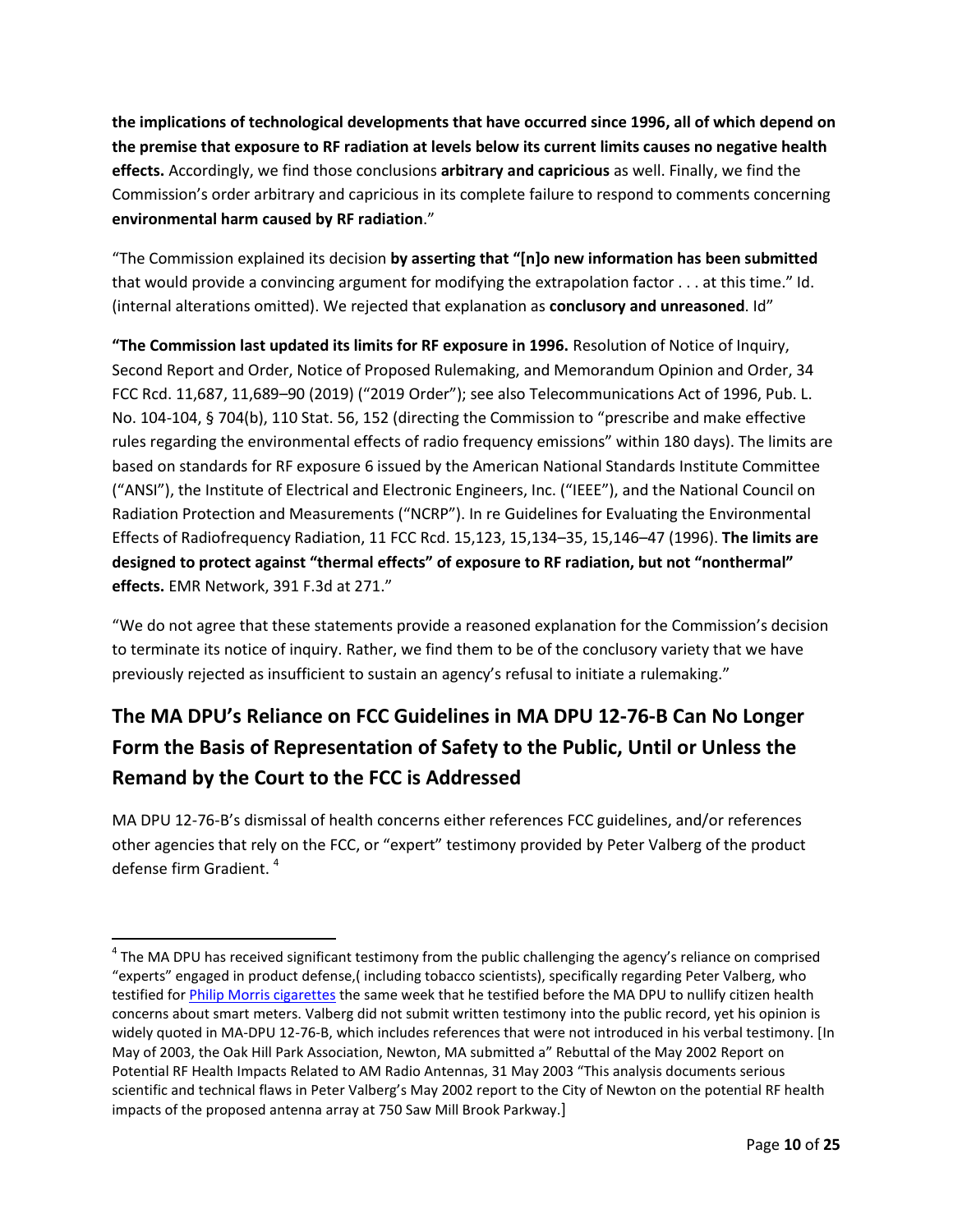While the FCC guidelines remain in effect, assurance of safety is not in effect, especially in regard to non-thermal effects of radio frequency exposures (below the heating threshold).

In addition, the MA DPU has misrepresented FCC guidelines in the text on page 43 and in Footnote 44, significantly misleading regulators, decision-makers, legislators, utilities, environmentalists, and the public about the scope and adequacy of FCC safety guidelines regarding non-thermal impacts.

The MA DPU also presented its own determination regarding electromagnetic hypersensitivity.

As ordered by the court, the FCC must conduct a review of the [11,000 pages of](https://childrenshealthdefense.org/defender/landmark-5g-case-against-fcc-hearing-set-jan-25/) evidence submitted into the 13-84 proceeding, including evidence of harm associated with smart meters.

# **Direct Quotes: MA DPU 12-76-B Relative to FCC Guidelines, 2014; (The Court Has Since Ruled, on August 13, 2021, That Current Radiofrequency Emissions Guidelines May Cause Negative Health Effects, Unrelated To Cancer)**



MA DPU quotes from MA DPU 12-76-B discounting health concerns by referencing FCC guidelines:

**Footnote 41 Page 42 "**Key distinctions between wireless phones and RF-emitting meters include proximity to the body, duty cycle, and RF frequency. Levy/Page Memorandum at 1-3. RF field strength declines rapidly from the source and is extremely small at any reasonable distance from the advanced meter. Taking into account the duty cycle of the meter (below one percent), this results in 90 percent of measured RF values being less than 0.1 percent of the **FCC Maximum Permissible Exposure ("MPE").** Electric Power Research Institute, Characterization of Radio Frequency Emissions from Two Models of Wireless Smart Meters at 6.3, 7.1 (2011) ("EPRI Study").

**Text Page 42 "**In assessing arguments and cited studies, we also consider their consistency with the weight of scientific evidence and determinations made by other jurisdictions. Other jurisdictions that have considered potential health impacts of RF, **including regulatory bodies** and public health organizations, do not find that RF exposure from advanced meters, operating **under established U.S. and international exposure limit guidelines,** leads to adverse health effects.42"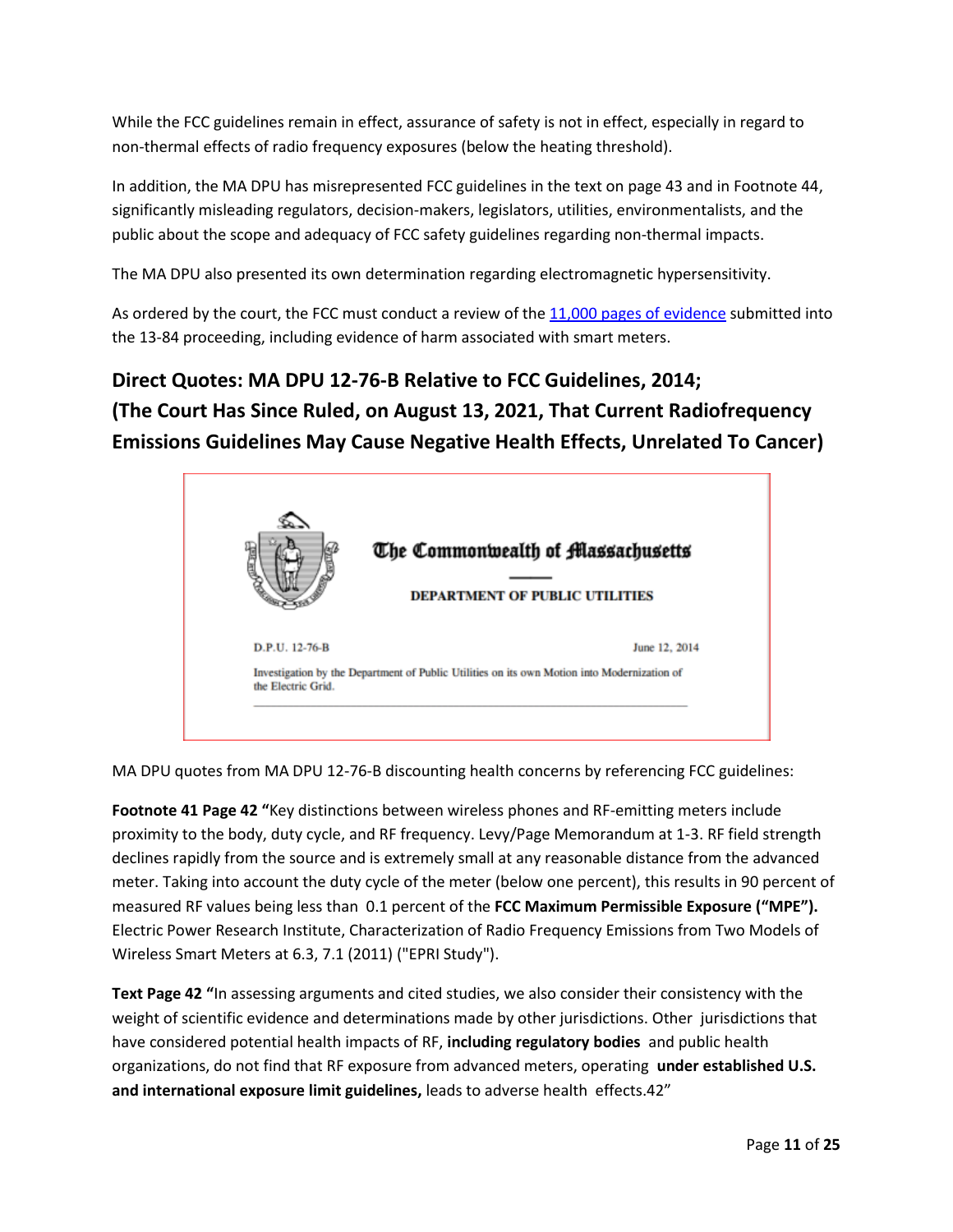**Text Page 43** "In sum, considering the well accepted standards for review of scientific arguments and associated evidence **we find that the studies cited by opponents of smart meters do not amount to credible evidence of health impacts." 5**

**Text Page 43 "**2. **Adequacy of Existing Exposure Limits Some commenters assert that national and international exposure limits, including, specifically, the guidelines established by the Federal Communications Commission ("FCC"),43 are inadequate to protect the public from the effects of electric meter RF exposure, especially non-thermal effects.** Another commenter disagrees and asserts that existing standards adequately protect public health, arguing that a number **of national and international standards bodies** agree on the adequacy of existing RF exposure limits, and that a number of these bodies have recently reviewed their limits**. Evidence from peer-reviewed studies, determinations by standards bodies, and conclusions from other jurisdictions do not support a finding that the FCC guidelines are inadequate to protect against either thermal or non-thermal effects of RF emissions**.44"

> $2.$ Adequacy of Existing Exposure Limits Some commenters assert that national and international exposure limits, including, specifically, the guidelines established by the Federal Communications Commission ("FCC"),<sup>43</sup> are inadequate to protect the public from the effects of electric meter RF exposure, especially non-thermal effects. Another commenter disagrees and asserts that existing standards adequately protect public health, arguing that a number of national and international standards bodies agree on the adequacy of existing RF exposure limits, and that a number of these bodies have recently reviewed their limits. Evidence from peer-reviewed studies, determinations by standards bodies, and conclusions from other jurisdictions do not support a finding that the FCC guidelines are inadequate to protect against either thermal or non-thermal effects of RF emissions.<sup>44</sup>

SOURCE: https://fileservice.eea.comacloud.net/FileService.Api/file/FileRoom/9235208

**Footnote 43 page 43 "The FCC regulates communications** by radio, television, wire, satellites, and cable within the United States and its territories. 47 U.S.C. §§ 151, 154. Under the National Policy Act of 1969, **the FCC has responsibility for the development and enforcement of the federally mandated RF exposure limits.** 42 U.S.C. § 4321 et seq."

**Footnote 44 page 43** "See, e.g., Tr. 4, at 945, 977-979, 1012 (existing exposure limits adequately protect public health; national and international standards bodies agree on the adequacy of existing RF limits); California Council on Science and Technology, Health Impacts of Radio Frequency Exposure from Smart Meters at 2, 5 (2011) **(FCC guidelines provide an adequate factor of safety against RF health impacts of smart meters**; evidence does not support a causal link between RF emissions and non-thermal health impacts); Maine Examiners Report 44 **(there is no basis for finding that the FCC limits inadequate for** 

l

<sup>&</sup>lt;sup>5</sup> A Review of the Smart Meter "No Credible Evidence" Health Effects Controversy https://smartgridawareness.org/2014/02/27/smart-meter-no-credible-evidence-controversy/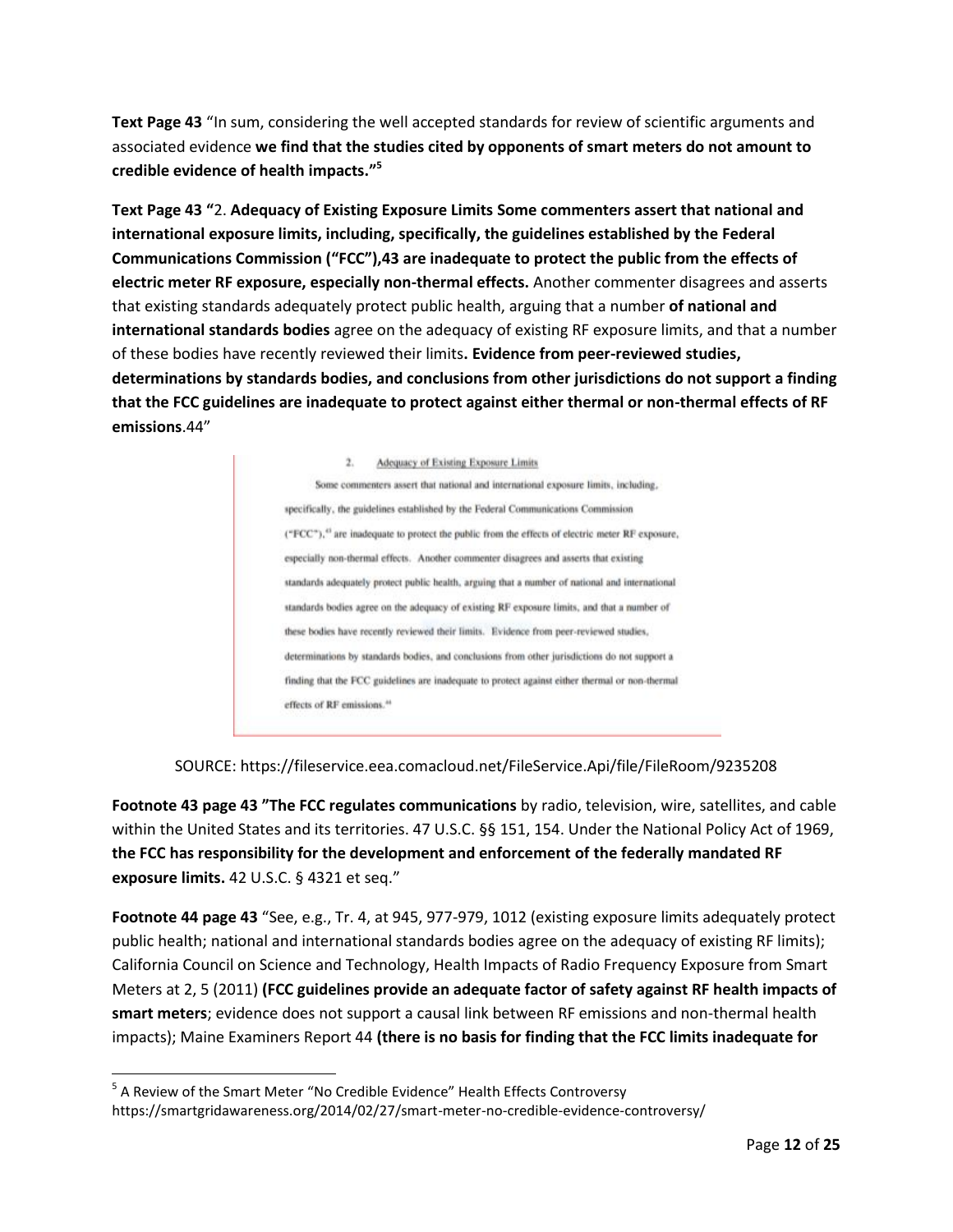**both thermal and non-thermal effects**); Colorado Department of Public Health and Environment, Fact Sheet on Smart Meters and Associated Health Concerns at 3 (2012) ("[o]verall, based on the current knowledge, **additional standards are not needed to protect public health**")."

**Text Page 44 "**3. Cumulative Impacts Some commenters suggest that electric meter RF emissions add to the background level of RF fields in an environment in which a number of other RF-emitting devices operate, such as cell phones, household appliances, and wireless communications devices and networks, furthering the potential health issues for the public**. However, advanced meter RF emissions, as studied in reports evaluating their compliance with FCC and other limits**, are far below emissions levels associated with these other devices under both peak and time-averaged exposure.45 Even under conservative estimates, RF emissions from advanced meters are **less than one percent of FCC and other limits relative to time-averaged exposures** and less than four percent relative to peak exposures."

**Text Page 45 "In addition, a number of independent studies have verified the compliance of advanced meters with FCC and other national and international limits.47** These reports evaluate electric meter RF emissions under multiple installation scenarios, including individual and aggregate installations with multiple meters.48 **Finally, the FCC has indicated that banks of RF-emitting electric meters fall below FCC public exposure limits. Letter from Julius Knapp, Chief, Federal Communications Commission Office of Engineering and Technology, to Cindy Sage,** Sage Associates Environmental Consultants (August 6, 2010) ("FCC/OET Letter").49 Specifically, the FCC stated that "[i]rrespective of duty cycle, based on the practical separation distance and the need for orderly communications among several devices, even multiple units or 'banks' of meters in the same location will be compliant with the public exposure limits." **FCC/OET Letter at 2."**

**Footnote 47 Page 45** " Cascadia PM, LLC, Report of Results of Smart Meter RF Testing – Maui at 10 (2014) ("Maui Report") (meter readings at no time exceeded .015 percent of the general population exposure limit); EPRI Study at 7-1 (showing that the subject smart meter emissions are small in comparison to the applicable **FCC limits for exposure**; this finding of compliance with the MPE holds true whether or not the peak measured fields are corrected for meter duty cycles, whether spatial averaging or any other factor that reduces RF fields such as the construction materials of homes is considered, or whether the meters exist in a large group, or whether individuals are outside near the smart meter or inside their residence); City of Naperville Smart Grid Initiative, Pilot 2 RF Emissions Testing – Summary Report – V2.0, at 26 (2011) ("NSGI Report") (even under the worst case scenario, the instantaneous peak measurements observed from a smart meter **are far below the FCC MPE limit)."**

**Footnote 49 page 45 "**This letter was issued in response to a letter from Cindy Sage of Sage Associates Environmental Consultants requesting that the **FCC review compliance with FCC RF exposure limits for "smart meters," in particular, the installation of multiple adjacent "smart meters" and the associated exposure effects."**

**Text Page 46** "**Electromagnetic Hypersensitivity** Some commenters assert that advanced meters pose a particular health threat to individuals with electromagnetic hypersensitivity. We recognize that certain individuals report a heightened sensitivity to RF emissions and attribute illness or other physical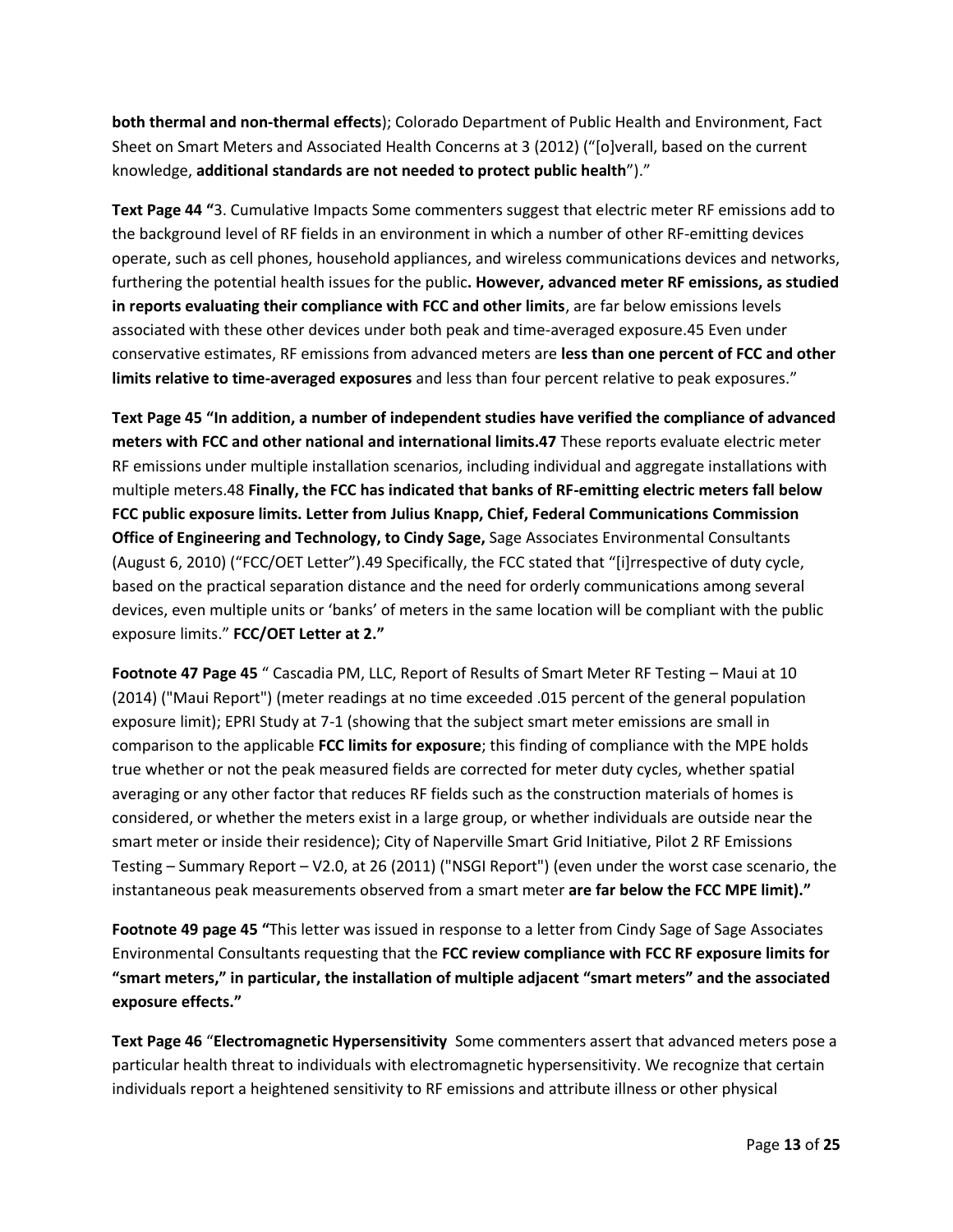symptoms to RF exposure. **While we appreciate that their symptoms are serious, based on all of the testimony and the materials we have reviewed we are unable to conclude that RF exposure and, specifically, RF from electric meters, is the cause of those symptoms.**50"

**Footnote 50 Page 46** "See, e.g., Tr. 4, at 986; World Health Organization, Electromagnetic Fields and Public Health: Electromagnetic Hypersensitivity, http://www.who.int/pehemf/publications/facts/fs296/en/ (last visited June 11, 2014); **Texas Commission Report at 55-57 (2012);<sup>6</sup> Exponent Report at 35" (references FCC) <sup>7</sup>**

**Text Page 47 "7**. **Conclusion In the absence of credible evidence of harm to human health from advanced meters, we will allow electric distribution companies to include the broad deployment of advanced meters in their plans to achieve advanced meter functionality.** However, as discussed further below, companies will be required to provide customers with an option to decline the installation of an advanced meter."

**Appendix 1 Page 29 "IV. CONCERNS ABOUT HEALTH EFFECTS AND OPT-OUT PROVISIONS** A. Concerns about Health Effects In the Straw Proposal, the Department recognized the possibility that some electricity customers would question the effects of radio frequencies ("RF") on their health. Straw Proposal at 31. **The Department received numerous comments from individuals and organizations on the potential health effects resulting from exposure to RF emitted by certain electric meters7** (HaltMASmartMeters Comments at 1, 3; StopSmartMetersMassachusetts Comments at 1-3; EMR Policy Institute ("EMRPI") Comments at 1-2; Massachusetts Association for the Chemically Injured, Inc. ("MACI") Comments at 1-2; American Academy of Environmental Medicine ("AAEM") Comments at 1-3; David Carpenter Comments at 4). Additionally, many participants addressed this issue during the panel hearing session on Health and Safety held on February 27, 2014 (Tr. 4, at 935-1074). **Several commenters assert that RF-emitting meters pose a health threat to the public, and particularly to subsets of the population that report chemical and electrical sensitivity** (Tr. 4, at 949, 956-958, 986, 994; MACI Comments at 1-2; AAEM Comments at 1-2; HaltMASmartMeters Reply Comments at 6). These commenters argue that **sensitive populations may be unable to live in their** homes with the deployment of RF-emitting meters (StopSmartMetersMassachusetts Comments at 4; HaltMASmartMeters Comments at 1; MACI Comments at 5). **Commenters contend that current Federal Communication Commission ("FCC") standards to which RF-emitting meter manufacturers are required to adhere are outdated, and that studies that indicate meter adherence to these standards is inadequate** (StopSmartMetersMassachusetts Comments at 4-5; HaltMASmartMeters Reply Comments at 5; MACI Comments at 5**). These commenters argue that FCC standards only account for thermal effects and do not address non-thermal effects** (Tr. 4, at 965-966; AAEM Comments at 2;

 $\overline{\phantom{a}}$ 

 $^6$  The Texas Commission Report was compiled by a security analyst with no public health expertise. A rebuttal of that document is available here: [https://www.eiwellspring.org/smartmeter/ACC\\_TPUCrebuttal.htm](https://www.eiwellspring.org/smartmeter/ACC_TPUCrebuttal.htm) and here: https://smartgridawareness.org/2014/01/16/rebuttal-texas-smart-meter-report/

<sup>&</sup>lt;sup>7</sup> Exponent is another company engaged in **product defense**. Exponent and Gradient provided testimony in favor of smart meters in many proceedings across the US, and were also referenced by the National Council of State [Legislatures.](https://www.ncsl.org/documents/energy/Oldak_PPT.pdf)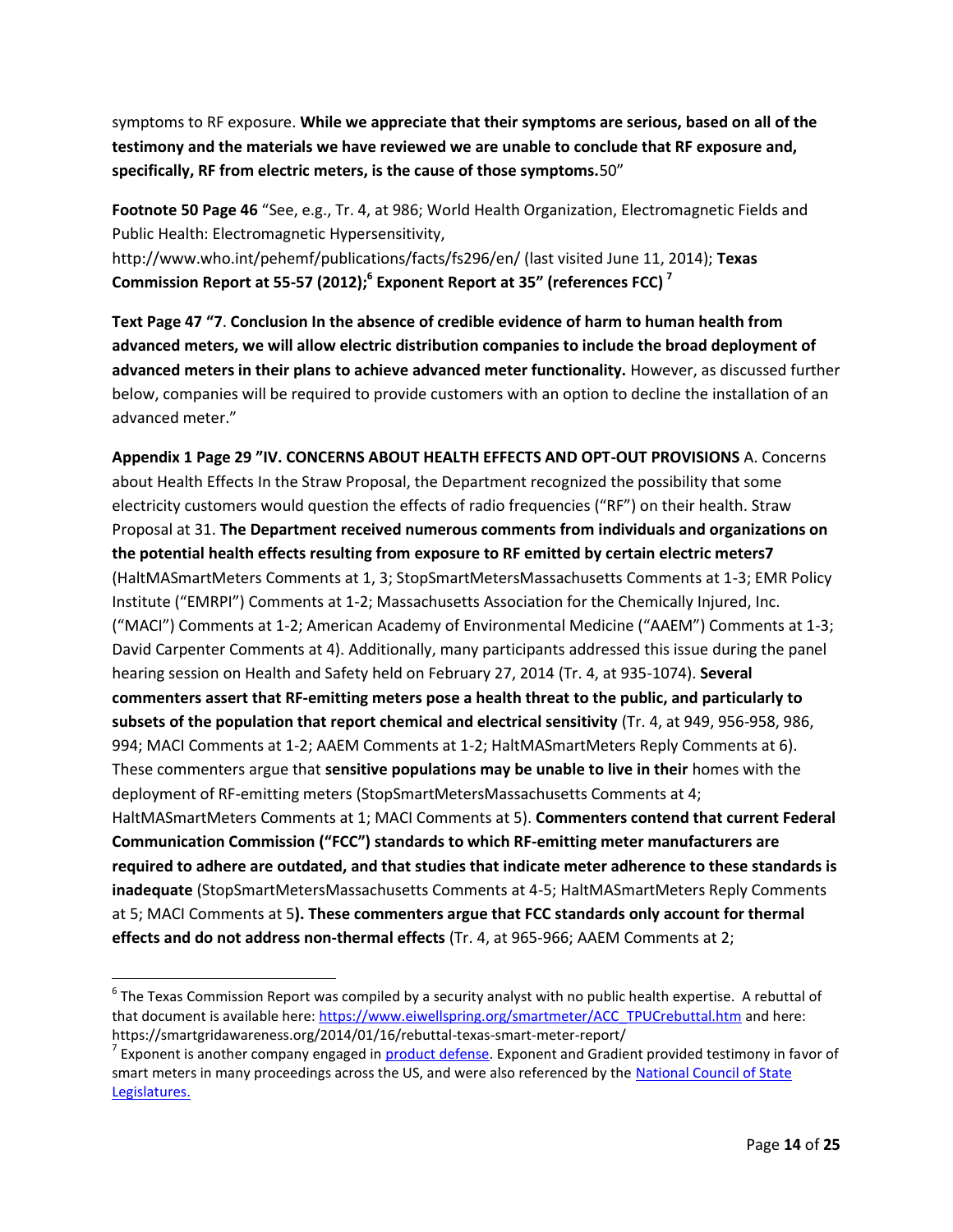HaltMASmartMeters Reply Comments at 5).8 **Additionally, they assert that studies evaluating RF exposure, including those on which FCC bases its standards, have not looked specifically at RFemitting meters, have rejected critical variables such as the effects of whole body exposure, have not evaluated RF exposure impacts on children, and are inherently flawed in their research methodologies** (StopSmartMetersMassachusetts Comments at 3-5; HaltMASmartMeters Reply Comments at 5; MACI Comments at 5-6**). Gradient Consulting ("Gradient") disagrees and asserts that existing standards adequately protect public health (Tr. 4, at 945, 977-979). Gradient argues that standards bodies establish these standards through an evaluation of peer-reviewed, reproducible science, evaluating both thermal and non-thermal effects of RF exposure (Tr. 4, at 945, 977-979). Gradient also notes that a number of national and international standards bodies agree on the adequacy of existing RF standards, and that a number of these bodies have recently reviewed their standards (Tr. 4, at 978, 1012).**9 Commenters cite a number of studies that identify both **thermal and non-thermal effects of RF exposure**, concluding that there is evidence for adverse health effects (Tr. 4, at 958; MACI Comments at 4; David Carpenter Comments at 2-4). MACI and HaltMASmartMeters argue that the health impacts of RF-emitting meters are not adequately settled scientifically and that further study and research are necessary (MACI Comments at 4-5; HaltMASmartMeters Reply Comments at 6). AAEM contends that **studies exist that correlate RF exposure with cancer, neurological disease, reproductive disorders, immune dysfunction, and electromagnetic hypersensitivity** (AAEM Comments at 1-3). Commenters also note that the World Health Organization ("WHO") recently classified RF energy as a class 2B possible carcinogen, as evidence of the detrimental effects of exposure to emissions from RF-emitting electric meters (Tr. 4, at 947; StopSmartMetersMassachusetts Comments at 2-3; HaltSmartMetersMA Reply Comments at 5). **Gradient asserts that national and international studies have not shown a causal link between RF exposures and any detrimental health effects, including those identified above** (Tr. 4, at 943, 986, 1069). MACI and David Carpenter assert that **cumulative and aggregate exposure is a critical factor for which existing studies and standards do not account**, and that the deployment of new RF-emitting electric meters will add to the existing RF baseline in the environment, further compromising the health of sensitive individuals (MACI Comments at 4; David Carpenter Comments at 4-6). They also maintain **that RF exposure from banks of meters, such as in a large apartment building, is particularly problematic given the potential for higher levels of RF emissions and that studies have not evaluated whether this type of installation is in compliance with RF standards** (Tr. 4, at 997, 1032, 1033; Fournier Reply Comments at 11). **Gradient states that RF exposure from meters at a distance of four feet is hundredths of a percent of the FCC exposure standard, and thus unlikely to cause any adverse health impacts (Tr. 4, at 1005-1006)."**

Appendix 1 Page29 Footnote 8 "Thermal effects refer to body tissue heating and associated tissue damage, whereas non-thermal effects refer to all other biological impacts (Tr. 4, at 943)."

MA DPU 12-76-B is inaccurate, misleading, and misrepresents the scope and protection of FCC limits.

In 2014, public commenters informed the MA DPU that safety claims smart meters, including portraying FCC limits as protective of non-thermal impacts, voiced by the MA DPU in policy-making, were inaccurate.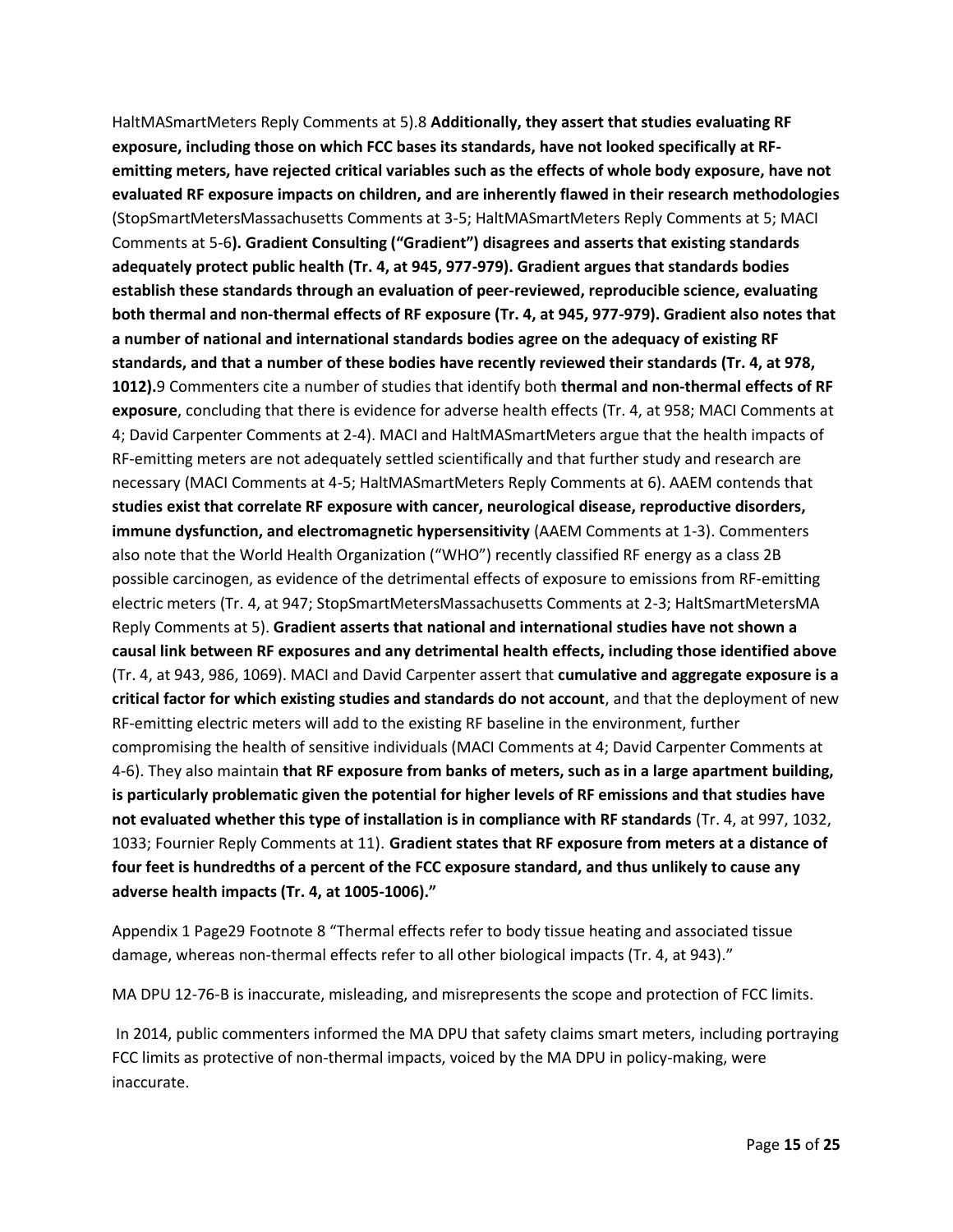## **Scope of FCC Guidelines Court Ruling, Relative to Misrepresentation of Fact in MA DPU 12-76-B**

The Court issued the following statement regarding the FCC in its decision:

".. we find the Commission's order **arbitrary and capricious in its failure to respond to record evidence that exposure to RF radiation at levels below the Commission's current limits may cause negative health effects** unrelated to cancer. That failure undermines the Commission's conclusions regarding the **adequacy of its testing procedures**, particularly as they relate to **children,** and its conclusions regarding the implications of **long-term exposure to RF radiation, exposure to RF pulsation or modulation, and the implications of technological developments that have occurred since 1996,** all of which depend on the premise that exposure to RF radiation at levels below its current limits causes no negative health effects. Accordingly, we find those conclusions arbitrary and capricious as well. Finally, we find the Commission's order arbitrary and capricious in its complete failure to respond to comments concerning environmental harm caused by RF radiation."

### **1. "adequacy of its testing procedures"**

When faced with questions concerning the safety of wireless smart meters, the industry and regulators measured meter transmissions in isolation, in laboratory settings, and/or averaged the peak exposures (MA DPU 12-76-8 Footnote 47 Page 45), evaluating readings against theoretical FCC guidelines, which have now been remanded to the FCC by the court.<sup>8</sup>

### **2. "children"**

 $\overline{\phantom{a}}$ 

In her March 21, 2014 reply testimony to the MA DPU, [Janet Newton of the EMR Policy Institute](https://fileservice.eea.comacloud.net/FileService.Api/file/FileRoom/9237952) noted that the National Academies of Science had identified lack of research on the impacts of children as one of twenty short-comings in the research record.

### **3. "conclusions regarding the implications of long-term exposure to RF radiation"**

Long term, involuntary, ubiquitous exposure to RF, including night-time exposures, is introduced into communities by the deployment of wireless utility meters and infrastructure. The Court remanded this issue to the FCC. [Janet Newton's testimony](https://fileservice.eea.comacloud.net/FileService.Api/file/FileRoom/9237952) included the National Academies of Science identifying lack of adequate study of long term exposure as a research deficit.

 $^8$  Issues regarding the safety of smart meters appear to include both the transmission of radio frequencies through the air, and transmissions riding on the household electrical service. See: Pre-Filed Testimony by Erik S. Anderson, P.E., C.F.E.I. on behalf of Warren Woodward, April 3, 2017; available at

<http://docket.images.azcc.gov/0000178630.pdf> and based upon a "Report on Examination of Selected Sources of EMF at Selected Residences in Hastings-on-Hudson" by Isotrope Wireless, dated November 23, 2013: "There was a substantial conducted 915 MHz component on the power line." Report available at:

https://skyvisionsolutions.files.wordpress.com/2014/04/report-on-examination-of-selected-sources-of-emf-atselected-residences.pdf.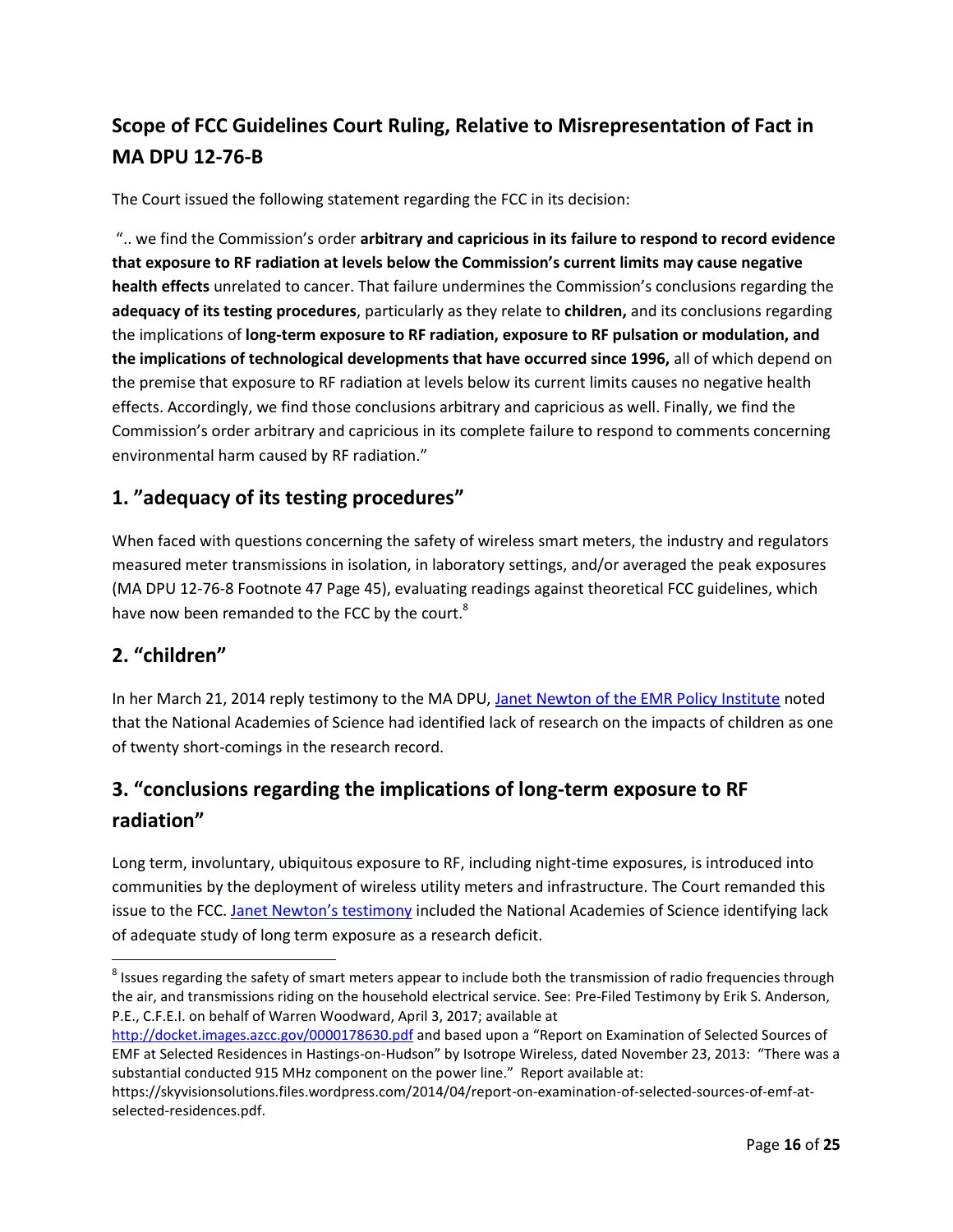### **4.** "**exposure to RF pulsation or modulation"**

This was also noted in [Janet Newton's](https://fileservice.eea.comacloud.net/FileService.Api/file/FileRoom/9237952) testimony referencing the National Academies report. The court remanded this issue to the FCC.

### **5.** "**the implications of technological developments that have occurred since 1996"**

The court has identified new applications for wireless technologies, introduced since 1996, which includes smart meters, as an area of inadequate health and safety inquiry, in its remand to the FCC.

### **6. "two wrongs do not make a right."**

Regulators, health officials, legislators, and other decision makers have received reports from the public about health harm associated with wireless exposures, including the acute onset of electromagnetic hypersensitivity associated with wireless utility meters.

While organizations including the MA DPU disregarded the concerns on the basis of FCC guidelines, the court has ruled that **"The factual premise—the non-existence of non-thermal biological effects underlying the current RF guidelines may no longer be accurate."**

### **6. "scientific evidence and evidence of existing sickness"**

The court ruled that FCC failure to address reports of harm was arbitrary and capricious, and not science-based. Testimony submitted to the FCC for consideration of the need to review safety standards included reports of acute onset of electromagnetic hypersensitivity (also known as radiation sickness) associated with the installation of smart meters and smart grid infrastructure.

# **7. "record evidence that exposure to RF radiation at levels below the Commission's current limits may cause negative health effects unrelated to cancer."**

The court ruled, "The factual premise—the non-existence of non-thermal biological effects—underlying the current RF guidelines may no longer be accurate."

This directly contradicts MA DPU 12-76-B implications that the FCC guidelines encompass non-thermal effects, and that the guidelines are adequate.

**8." that its current regulations are inadequate or the factual premises underlying its prior judgment have eroded, it must offer more to justify its decision to retain its regulations than mere conclusory statements. Rather, the agency must provide "assurance that [it] considered the relevant factors," and it**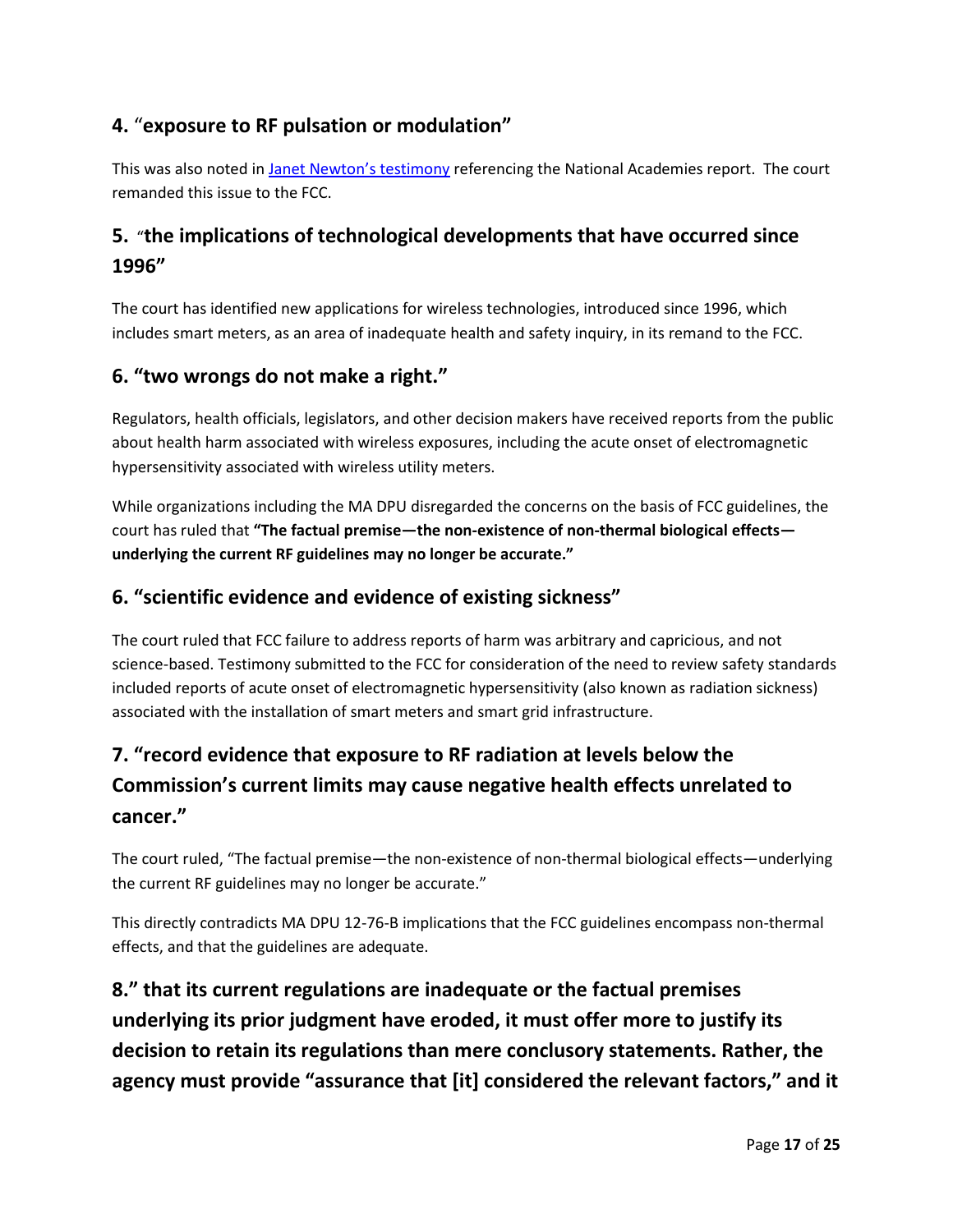### **must provide analysis that follows "a discernable path to which the court may defer."**

In addition to the FCC, other agencies have been presented with public concern and reports of harm indicating that FCC regulations are inadequate, including the MA DPU (for example, MA DPU 13-83).

The court noted, "Petitioners also point to approximately 200 comments submitted by individuals who advised the Commission that either they or their family members suffer from radiation sickness, "a constellation of mainly neurological symptoms that manifest as a result of RF[] exposure." Pet'rs' Br. at 30–31, 30 n.99." (Within the FCC inquiry there are reports of harm to citizens associated with the installation of smart meters, including the acute onset of electromagnetic hypersensitivity.)

At this time, the standards remain in effect, but the court has indicated that there is a question as to whether FCC assumptions and claims about safety are evidence based.

## **The MA DPU's Portrayal Of "Alleged" Health Concerns Associated With Non-Thermal Impacts Cannot Be Demonstrated To Be Evidence-Based**

Claims that smart meters are safe, based on FCC guidelines, could be described as "alleged," as the court has now demanded further scrutiny.

Misrepresentation of fact regarding RF safety claims may be actionable in tort law.

The FCC must prove that its decision making was reasoned.

FCC assumptions and safety claims are also contradicted by both FCC orders 19-126 and 19-176.

**Implications Of FCC 19-126, And 19-176 Resolution Of Notice Of Inquiry, Second Report And Order; Notice Of Proposed Rulemaking, And Memorandum Opinion And Order Adopted: November 27, 2019; Released: December 4, 2019**

|                                                                                                                                                | <b><i>Commission Commiss</i></b><br><b>ALC: US AND</b>                                                                             |
|------------------------------------------------------------------------------------------------------------------------------------------------|------------------------------------------------------------------------------------------------------------------------------------|
| <b>Ballion (Bar</b><br><b>Endeavor Commercial Constitutions</b>                                                                                |                                                                                                                                    |
| Woodmann At 4 AMHz                                                                                                                             |                                                                                                                                    |
| <b>Scille Motor of</b><br>ı.<br>ī                                                                                                              |                                                                                                                                    |
| The contribution is the transmission fully<br>Registing Market & speeds at Made Angelese<br>٠<br><b>Democratizers</b> Folks<br>÷<br>÷          | ï.<br><b>IT BUSINESS IN ANY</b><br><b>CONTRACTOR</b>                                                                               |
| <b>Represented ATA And Theorems about</b><br>Telephone Ratchback / Telephone Asia and<br>٠<br><b>Address</b><br>٠<br>i                         | <b>ET Shower Tex. 15-AV</b><br>ı.<br><b>Planning</b>                                                                               |
| Engine Charge a site Construtor's Rate<br>Reporting Names Copyright is Ford Avenues<br><b>Statement Folk</b><br>٠                              | 17 Section Inc. 18-236<br>ı<br>÷                                                                                                   |
| MONEY CARD OF NOTATILE AND CARDIOGRAPHICAL COMMUNIST CARDIOGRAPHICAL CARDIOGRAPHICAL<br>MORRAND & LEWIS CO., CAN MONTH CORP. IN CASE CAN CREAT |                                                                                                                                    |
| Infrased Terrandez (7) 565-                                                                                                                    | <b>Britannik</b> (Recording to 2007)                                                                                               |
| I want for 15 inches official ich Cdr i Squit                                                                                                  |                                                                                                                                    |
|                                                                                                                                                |                                                                                                                                    |
|                                                                                                                                                |                                                                                                                                    |
| <b>LIGHT &amp; OR COMPANYS</b>                                                                                                                 |                                                                                                                                    |
| Not consistent to such a precent in trailer higher.<br>In the Constitution: Commissioner Economist concerning<br><b>Bradley</b>                | <b>Separate</b>                                                                                                                    |
| the contract of the contract of the                                                                                                            |                                                                                                                                    |
|                                                                                                                                                | ٠                                                                                                                                  |
|                                                                                                                                                |                                                                                                                                    |
|                                                                                                                                                |                                                                                                                                    |
|                                                                                                                                                | A Complete South of Exposer Schools Expires at the Complete Service Service Service Service Service                                |
|                                                                                                                                                | A control Manufacture Programmers<br>÷                                                                                             |
|                                                                                                                                                | A ROBINSTOWED CONTINUES.                                                                                                           |
| <b>STATISTICS</b> AND CONTINUES.                                                                                                               |                                                                                                                                    |
|                                                                                                                                                | I knowledge to the first terms.<br>÷                                                                                               |
|                                                                                                                                                | I will constitute a constitution of the constitution of the constitution of the con-                                               |
|                                                                                                                                                | to all formation formats and an experimental product of the form of the contract of the contract of the con-                       |
|                                                                                                                                                | the Minimum subject through the printers and the company<br>۰                                                                      |
|                                                                                                                                                |                                                                                                                                    |
| 1. Including the country<br>5. SALESMAN,<br>B. BORD CRISING OF HELL OF DELIVER.<br>٠                                                           | Continues in Figgs of the Traditional de EAD Companies                                                                             |
|                                                                                                                                                | Romers' of Monetary Trainings States Experiment For Adaptation and Company<br>dentile the control of the control of the control of |

Source[: https://docs.fcc.gov/public/attachments/FCC-19-126A1.pdf](https://docs.fcc.gov/public/attachments/FCC-19-126A1.pdf)  Page 56, and footnotes starting on page 57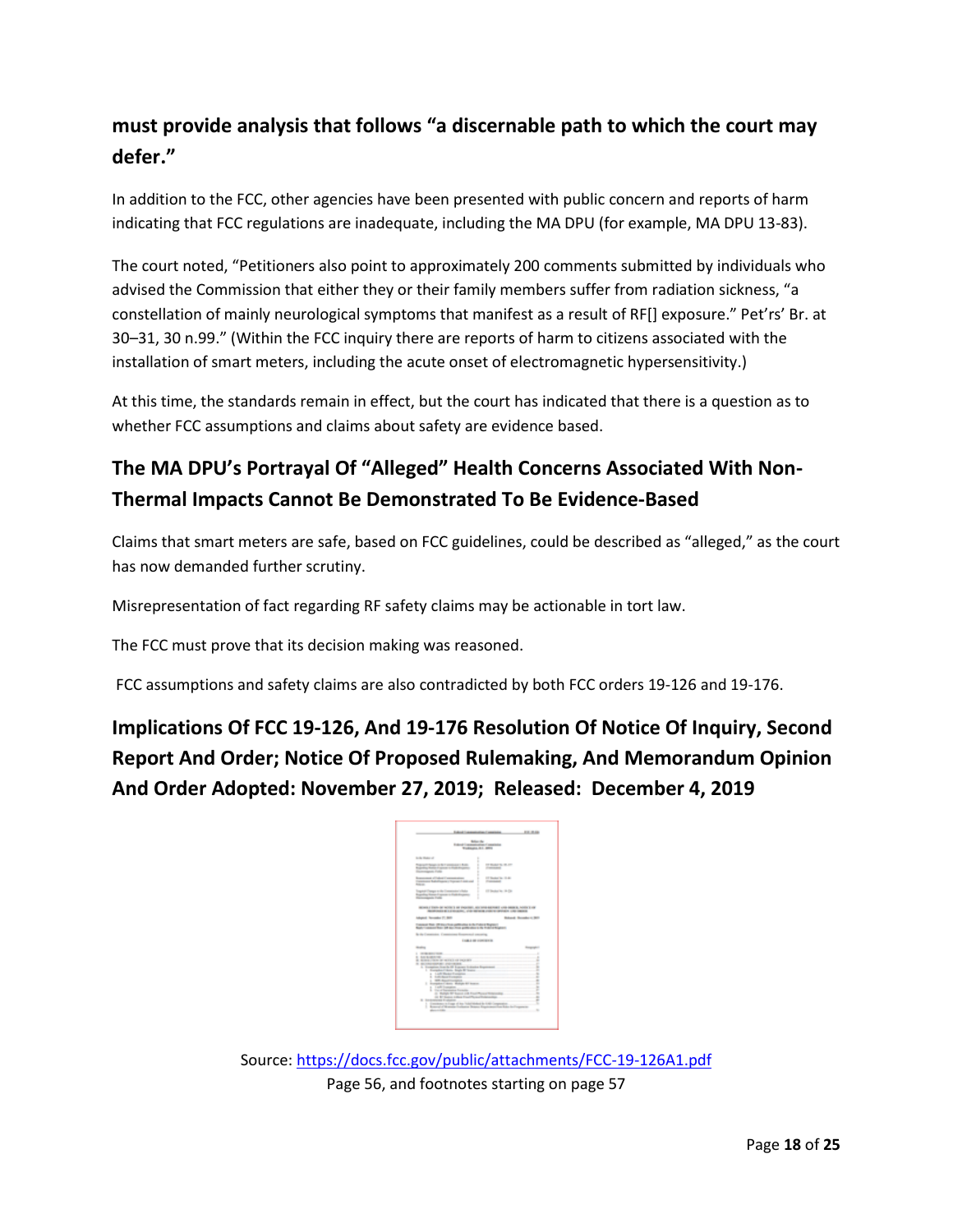In addition to the August 13 court ruling regarding the FCC's decision not to revisit its radiofrequency exposure limits, the FCC's 19-176 Notice of Proposed Rulemaking raises concerns regarding the Massachusetts Department of Public Utilities' claim that FCC guidelines are adequate because they are protective of non-thermal effects. It also negates the FCC's denial of non-thermal effects.

[Order FCC 19-126](https://docs.fcc.gov/public/attachments/FCC-19-126A1.pdf) **recognizes biological and adverse effects below the heating threshold**. The document notes it is necessary to determine guidelines "aimed at prevention of electrostimulation due to RF electric fields induced internally within the human body in the presence of an external electromagnetic field outside the body—the primary human reaction to electromagnetic field energy at these frequencies...., [the goal being that] the internal electric field avoids neural stimulation **effects unrelated to heating**.328"

The FCC noted that these reactions occur instantaneously.

The FCC's current method of averaging exposure levels over 30 minutes – which obscures pulsation effects, (utilized to justify smart meter safety)—ignores RF electric fields induced internally within the human body in the presence of an external electromagnetic field outside the body.

The FCC noted, in the range between 3 Hz and 10 MH, "[a]dverse neural stimulation effects …such as perception of tingling, shock, pain, or altered behavior due to excitation of tissue in the body's peripheral nervous system."

As the FCC stated in its own admission, externally generated EMF interferes with internal electrical and biological responses. The adverse impact of *pulsed* RF/EMFs on physiology has not been addressed by the FCC, or the MA DPU, as noted by the court ruling.

In its decision by the Court, safety testing procedures were remanded to the FCC.

### **Misrepresentation of Fact by MA DPU: 12-76-B**

In its MA DPU order 12-76-B, the MA DPU stated, "Evidence from peer-reviewed studies, determinations by standards bodies, and conclusions from other jurisdictions do not support a finding that the FCC guidelines are inadequate to protect against either thermal or non-thermal effects of RF emissions."

My understanding is that "There are three types of misrepresentation in [contract law:](https://legaldictionary.net/misrepresentation/) innocent misrepresentation, fraudulent misrepresentation, and negligent misrepresentation."

Whether the misrepresentation in MA DPU 12-76-B of the FCC limits including non-thermal effects was sourced from "another commenter," Peter Valberg, or Gradient, (none of whom submitted written testimony) or from the MA DPU staff, the fact remains that the MA DPU published a claim about health and safety that is unsubstantiated and misleading, and not evidence-based.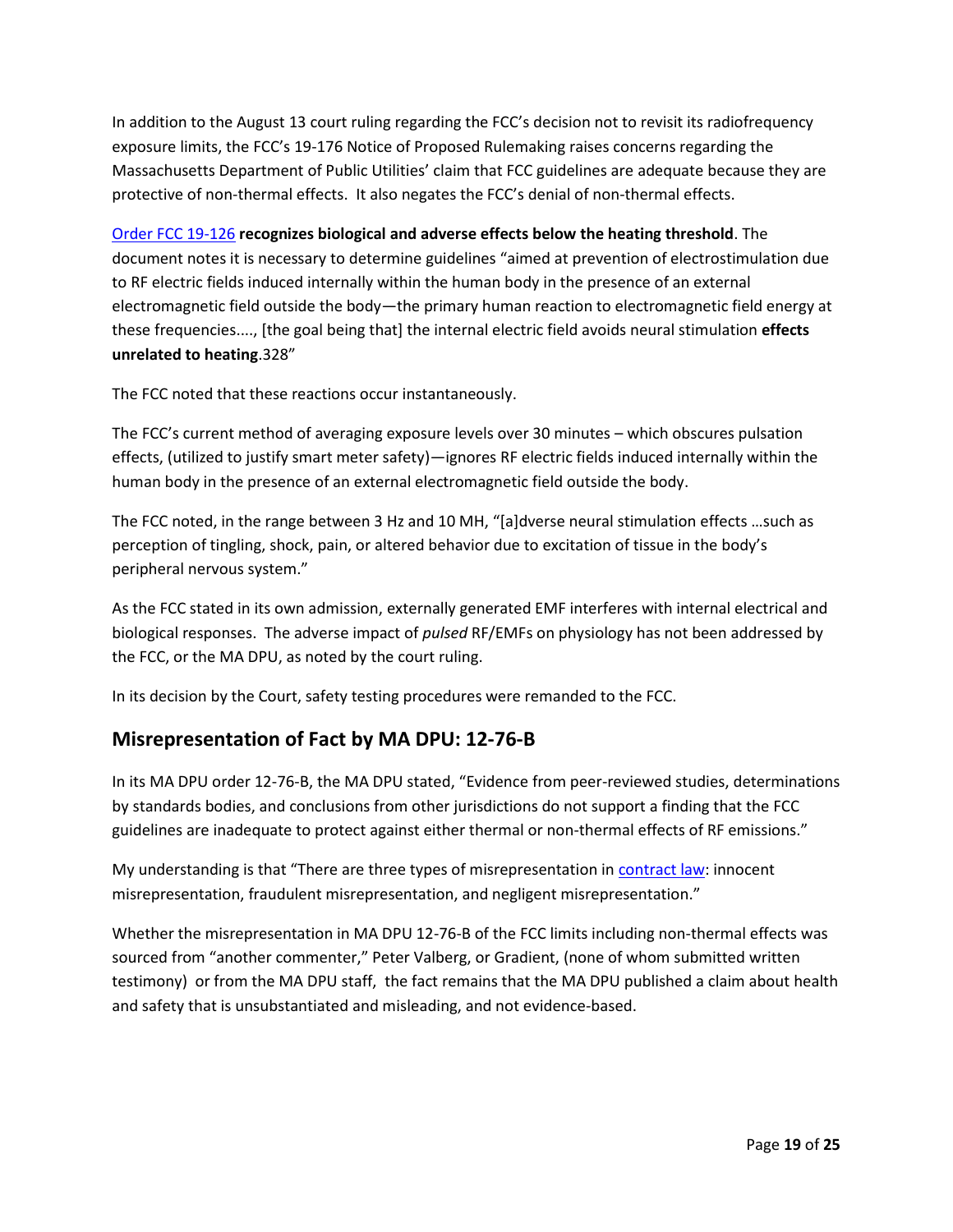Not correcting the misrepresentation made by the MA DPU about the scope of FCC guidelines to the public, to investor-owned utilities, and to investors enables the DPU to potentially defraud ratepayers and investors in Massachusetts and elsewhere, regarding the costs and benefits of future investments.<sup>9</sup>

Despite public testimony regarding the misrepresentation of FCC limits dating back to 2014, the MA DPU has taken no corrective action.

The court's ruling against the FCC affirms the validity of citizen testimony given back in 2014, regarding the misrepresentation of MA DPU 12-76-B, as well as other concerns brought before the MA DPU, as outlined in the order itself.

### **Consideration of Adequacy of Safety Testing Procedures for Smart Meters**

By way of background, [the Court ruling against the FCC](https://www.cadc.uscourts.gov/internet/opinions.nsf/FB976465BF00F8BD85258730004EFDF7/$file/20-1025-1910111.pdf) provided an overview of the FCC actions that resulted in the court's decision:

#### [The court](https://www.cadc.uscourts.gov/internet/opinions.nsf/FB976465BF00F8BD85258730004EFDF7/$file/20-1025-1910111.pdf) described the FCC's actions:

 $\overline{\phantom{a}}$ 

"The Commission (FCC) divided its notice of inquiry into five sections. In the first section, it sought **comment on the propriety of its exposure limits for RF radiation**, particularly as they relate to device use by children. Id. at 3,575–80. In the second section, the Commission sought comment **on how to better provide information to consumers and the public about exposure to RF radiation and methods for reducing exposure.** Id. at 3,580–82. In the third section, the Commission sought comment on **whether it should impose additional precautionary restrictions on devices and facilities that are unlikely to expose people to RF radiation in excess of the limits set by the Commission's guidelines**. Id. at 3,582–85. In the fourth and fifth sections, the Commission sought comment on **whether it should change its methods for determining whether devices and facilities comply with the Commission's guidelines**. Id. at 3,585–89. The Commission explained that it was issuing the notice of inquiry in response to changes in the ubiquity of wireless devices and in scientific standards and research since 1996. In December 2019, the Commission issued a final order resolving its 2013 notice of inquiry by **declining to undertake any of the changes contemplated in the notice of inquiry.** See 2019 Order, 34 FCC Rcd. at 11,692–97

"…the Commission's decision to terminate its notice of inquiry must be "reasoned" if it is to survive arbitrary and capricious review**. When an agency in the Commission's position is confronted with evidence that its current regulations are inadequate or the factual premises underlying its prior judgment have eroded, it must offer more to justify its decision to retain its regulations than mere conclusory statements."**

In the ruling against the FCC, the court noted " we find the Commission's order **arbitrary and capricious** in its failure to respond to record evidence that exposure to **RF radiation at levels below the** 

 $^9$  Investor-owned utilities in MA also serve portions of Rhode Island, Connecticut, New Hampshire and New York.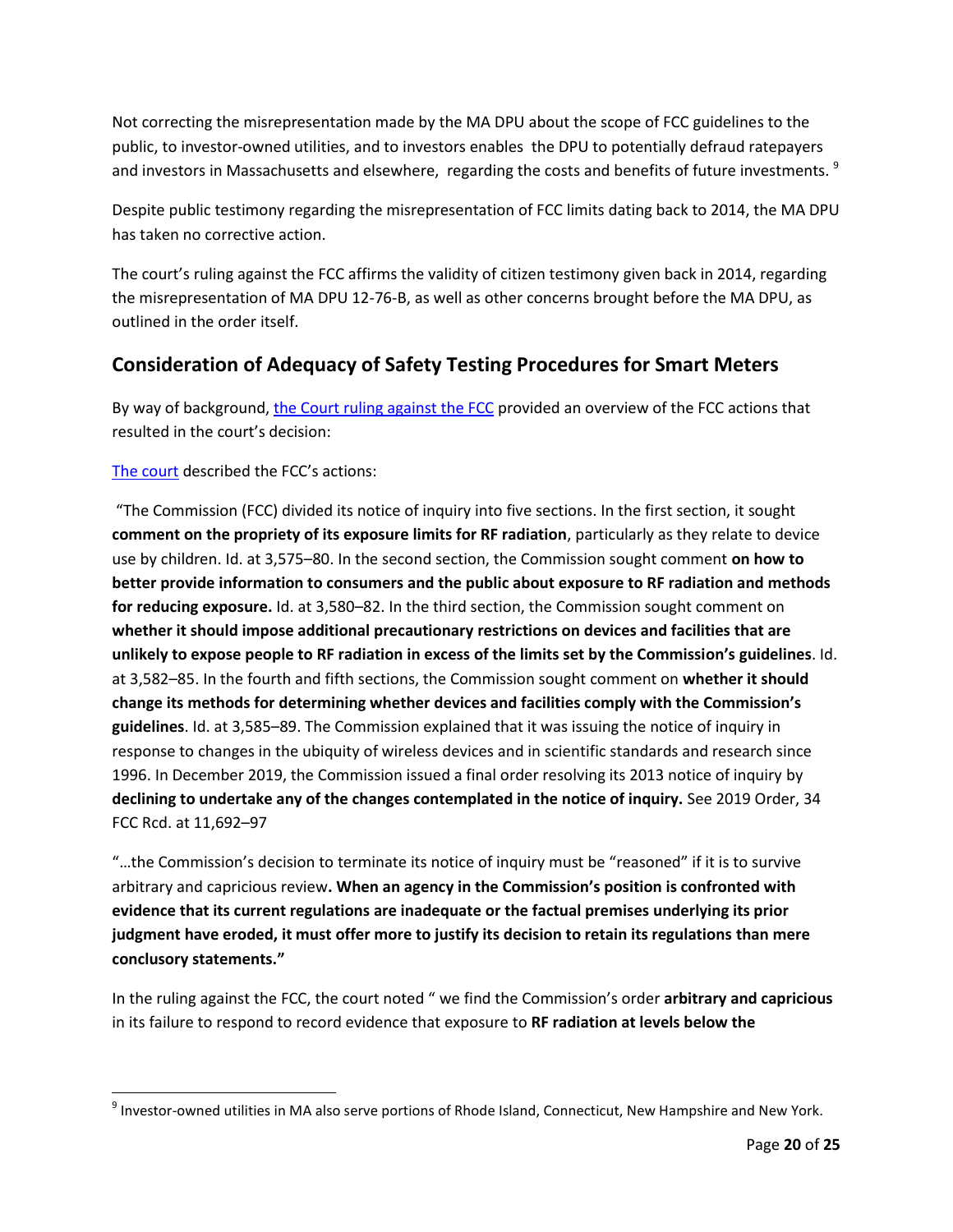**Commission's current limits may cause negative health effects** unrelated to cancer. That failure undermines the Commission's conclusions regarding the adequacy of its **testing procedures**…."

Testing procedures for smart meter safety have exclusively on engineering measurements, rather than scientifically investigating whether or not and/or how biology is being impacted by the environmental stressor of RF exposure introduced by the meter technology.

## **Emerging Research: "Effects of radiofrequency electromagnetic radiation on neurotransmitters in the brain"**

Recent review article, "Effects of radiofrequency electromagnetic radiation on neurotransmitters in the brain" has just been published. http://journal.frontiersin.org/article/10.3389/fpubh.2021.691880/:

"**Many studies have shown that the nervous system is an important target organ system sensitive to EMR.** In recent years, an increasing number of studies have focused on the neurobiological effects of EMR, including the metabolism and transport of neurotransmitters. As messengers of synaptic transmission, neurotransmitters play critical roles in cognitive and emotional behavior.[ ], the effects of EMR on the metabolism and receptors of neurotransmitters in the brain are summarized. "

"Discussion" " **It is known that the response to non-thermal EMR depends on both power density and duration of exposure.** Some studies show no effect under fixed short-term EMR exposures, but this does not imply no effects under longer-term exposures (5, 124). In a recent review, Leach et al. analyzed **2,653 papers captured in the database examine the bioeffect outcomes in the 300 MHz−3 GHz range. The results showed three times more biological "Effect" than "No Effect" papers (125).**."

**"…** some studies have suggested that the **calcium activation** could be the initial event leading to alteration in protein configuration, followed by generation of ROS and ultimately activation of the molecular apoptosis pathways (101). Lushchak et al. reported that **EMR exposure may firstly produce the free radicals in the brain** and later they are converted to ROS (126). The elevation of ROS level can attack various biomolecules in the cell. The raised ROS can also in turn trigger calcium release, and then **activate the genetic factors leading to DNA damage** (110). Any alteration in gene and enzyme levels, may result in the activation of downstream signaling (114), particularly the mitochondria-dependent caspase-3 pathway can cause the apoptosis of neurons (113, 127), which would lead to altered behavioral manifestations and pathophysiological changes in the brain**. In a word, EMR exposure does increases the intracellular calcium and the formation of ROS, which would alter the cellular function eventually and lead to numerous biological effects including neurotransmitter imbalance**."

### **Environmental Impacts of Non-ionizing EMFs**

In addition to harm to human health, evidence of environmental harm is being increasingly documented by independent, non-industry researchers. This research deficiency holds implications for farming and food supply assets and potential financial harm to industries in Massachusetts.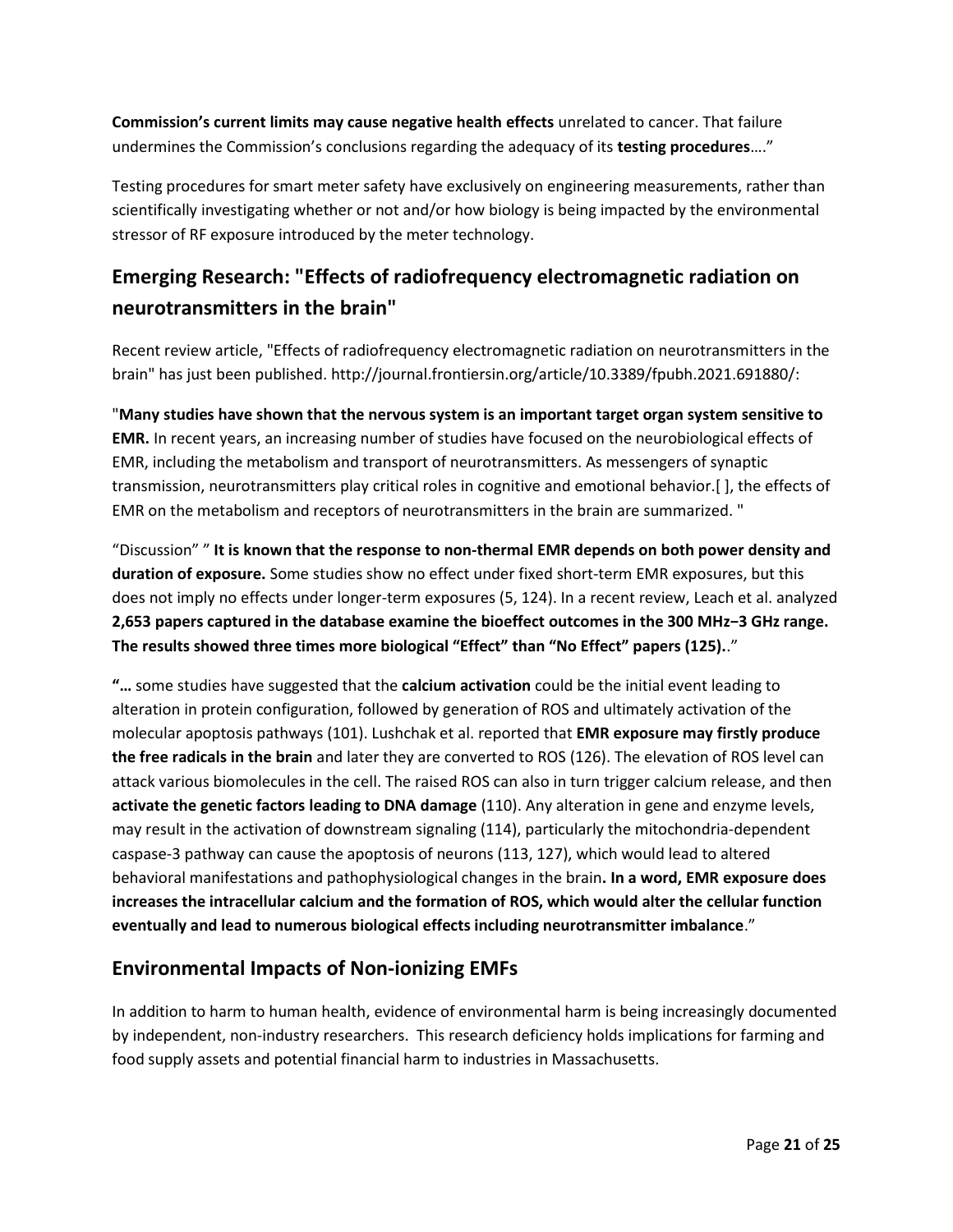[Effects of non-ionizing electromagnetic fields on flora and fauna, part 1.](https://pubmed.ncbi.nlm.nih.gov/34047144/) Rising ambient EMF levels in the environment B Blake Levitt , Henry C Lai , Albert M Manville

[Effects of non-ionizing electromagnetic fields on flora and fauna, Part 2](https://pubmed.ncbi.nlm.nih.gov/34243228/) impacts: how species interact with natural and man-made EMF B Blake Levitt , Henry C Lai , Albert M Manville

In particular, the court ruling against the FCC noted, "The court also found that the FCC 2019 decision was arbitrary and capricious in its failure to respond to comments concerning **environmental harm** caused by RF radiation."

### **Implications/Conclusions**

1. **Opt Out Policies to Address What the MA DPU Has Characterized As "Alleged" Are Unreasoned, A Moratorium on Further Investment in Wireless is Warranted** As a result of the court's ruling on the FCC case, and especially in light of the FCC admission of non-thermal effects in 19-126, as a responsible future planning scenario, the MA DPU could halt plans for deployment of wireless and powerline smart meters, until the FCC remand is addressed.

2. **Opt Out Policies to Address What the MA DPU Has Characterized As "Alleged" Is Unreasoned, Other Technology Choices Should be Promoted** As a result of the court's ruling on the FCC case, the MA DPU could modify its order and solicit plans for wired, non-emitting technology that does not utilize the airwaves or the household wiring and utility grid as an antenna. One could argue that continued expense associated with not recognizing the FCC court decision would be against the public interest, and irresponsible to both ratepayers and investors.

3. **Ratepayers Need Protection from Unresponsive Policy Making** If the MA DPU continues to direct investor-owned utilities to deploy smart meters, policies should be in place to protect ratepayers from costs associated with inadequate scrutiny of both health and environmental impacts.

4**. Ratepayers Need the Right to Opt In, With Informed Consent** Due to emerging questions regarding public safety, until the FCC conducts a review of the science in accordance with the law, smart meters, including digital meters, should only be offered as an "opt-in" option with informed consent, after full disclosure about the FCC court case and findings.

5. **The MA DPU Should Address Misrepresentation of Safety** Considering the FCC court ruling, if the MA DPU and NGrid misrepresented the safety of wireless smart meters to the Worcester community and others, including the MA DPU's inaccurate claim of FCC protection from non-thermal effects,

- the DPU should clarify to the public that MA DPU claims about FCC guidelines encompassing nonthermal effects were misleading, and inaccurate

-the DPU should inform all customers who currently have smart meters, including those auto-enrolled in the Worcester pilot program, that safety claims regarding the meters are under review, and that historical claims are not substantiated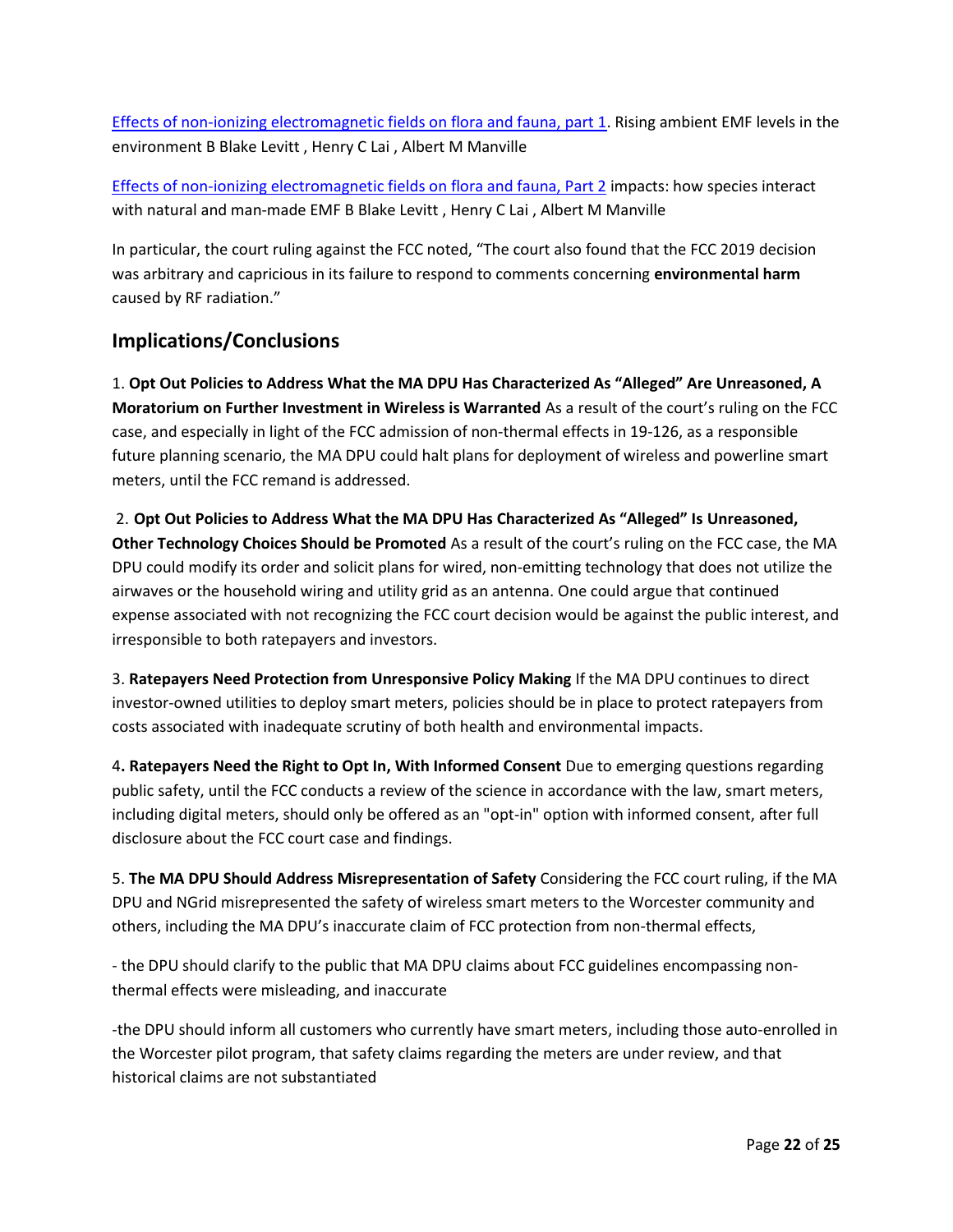- The DPU can specify that ratepayers can request and receive an analogue meter at no charge, *especially if they are experiencing adverse health effects.*

The MA DPU and National Grid could extend the Worcester pilot program to generate data to model the cost-benefit -analysis of installing smart meters, and then needing to address overlooked health and safety accommodation issues.

5. **The Grid Modernization Business Case Needs to Be Re-evaluated for the Possible Futures Scenario of Needing to Provide Protection in Multi-Family Dwellings, and Other Technical Challenges** In order MA DPU 20-69, the regulator failed to address concerns voiced by public testifiers about the exposures created in multi-family homes, proximal to banks of meters, or from neighboring meter emissions (noted in oral and written testimony of Helen Walker, Jean Lemieux, and others)

The MA DPU could instruct utilities to provide data regarding the potential impact of needing to protect health-vulnerable ratepayers in multi-family homes, in the future. Utilities could be instructed to provide a break- down of the percentage of meters in their service territory housed in multi-family dwellings, or in close proximity to other occupied premises (for example, on a garage proximal to a bedroom.)

Will this accommodation interfere with the functioning of the mesh network, or will the mesh network or powerline choice render accommodation not possible?

### 6. **Emerging Accommodation Issues Created by Willful Reliance on Inadequate FCC Guidelines Require Consideration, Including Specification of the Opt Out Meter Technology, and Shielding**

Many commenters, including MACI, Massachusetts Association for the Chemically Injured, HaltMAsmartmeters, Stop Smart Meters MA, Last Tree Laws, and individual testifiers raised concerns over the years about the impact of increased radio frequency exposures for health vulnerable populations on housing accessibility.

If the issue of health effects is inadequately vetted by regulators, and the installation of smart meter s and smart grid infrastructure is eventually found to interfere with the protections of Fair Housing, ADA, and Rehabilitation Act, because it was ignored now, how will costs for remediation be allocated?

The MA DPU failed to address these complexities in its instruction to utilities to file opt out proposals and opt out fees, treating health concerns as "alleged." The MA DPU reduced the responsibility of the investor-owned utilities to simply offering an opt out policy and tariff, without specifying the type of meter required (analogue), and without addressing multiple dwellings and neighboring emissions.

The MA DPU could require utilities to re-file smart meter plans that incorporate expenses for accommodation, which includes professional shielding, for example, as provided in Sweden and other countries, to protect health vulnerable individuals.

**7. The Proposed Opt Out Provision Discussion in Inadequate, Except in the Case of a Single Family Home Without Neighboring Meters Transmitting Nearby, Therefore the Business Case and Financial Forecasting is Incomplete, and the Question of Liability May Follow**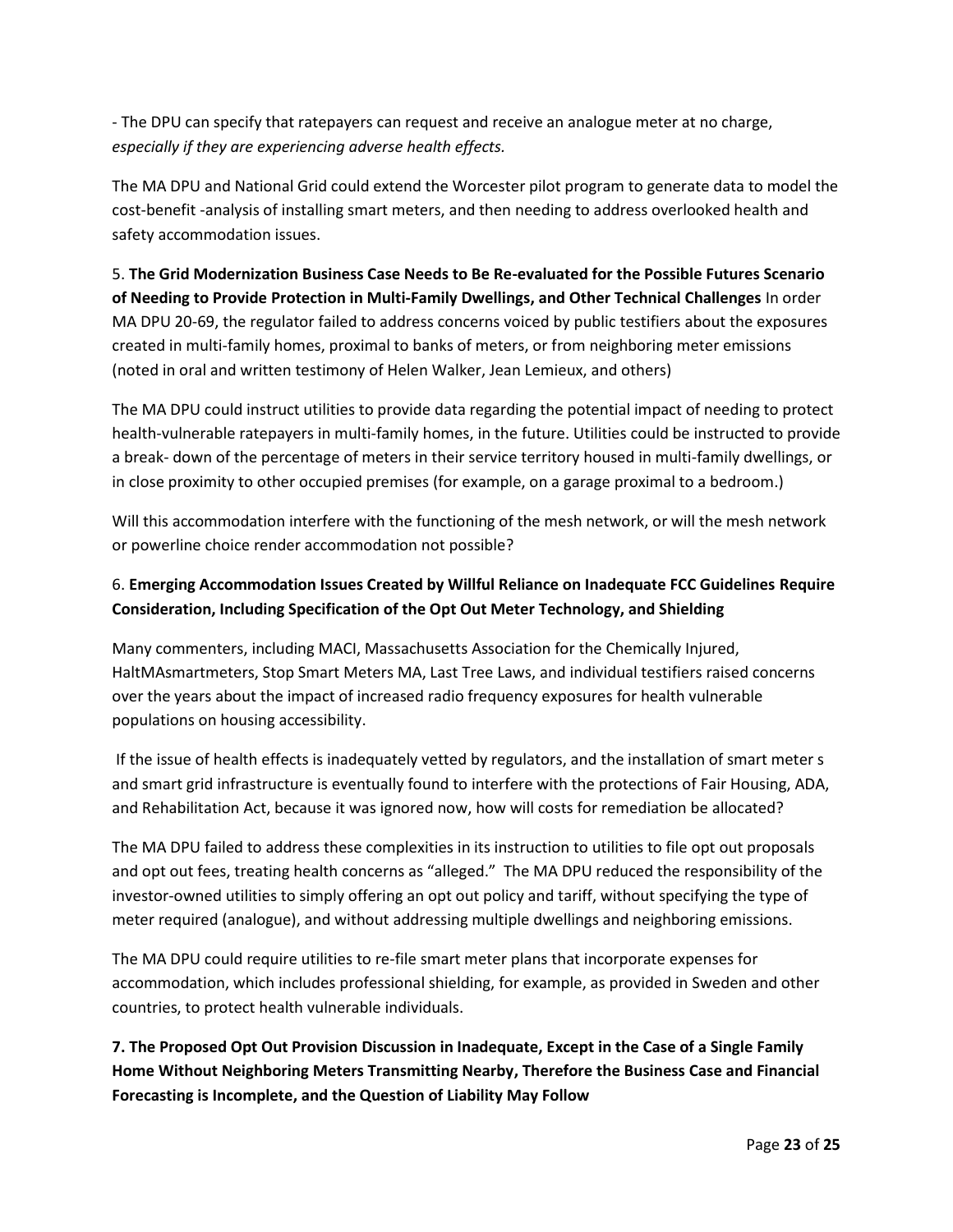The opt out provisions specified by the MA DPU and put forth by the utilities do not address any of the challenges of neighboring meters and multi-family homes.

This oversight may cause the entire smart meter deployment further complications and unaccountedfor costs down the road if the MA DPU is not able to justify claims of safety, particularly for a mesh network. Shielding and additional remediation will be necessary.

In addition, there will be questions regarding liability for health damages if the smart meter industry, the FCC, state utility regulators, and utilities willfully fail to address reports of harm and misrepresentation in response to the recent court action.

### **8. To Enable Data-Driven Decision Making, the MA DPU Should Quantify Populations that Have Been Identified as At Risk**

Health care practitioners monitoring their patients over time noted a dramatic downturn in the condition of individuals with Lyme, Parkinson's, MS, Multiple Chemical Sensitivity and other environmental and chronic illnesses, following meter installations. Cardiac, neurological, and endocrine concerns, fertility issues, brain fog, and sleep disturbance have been reported, as well as research demonstrating increased risk for cancer.

More importantly, researcher Beatrice Golumb reports that the installation of a wireless smart utility meter is the single most common trigger for the onset of sensitivity to non-ionizing radiation, as she noted in her testimony submitted to the MA DPU for docket 20-69.

In addition to quantifying the risks of installations on or near multi-family dwellings, the MA DPU and health agencies could also quantify the cost-benefit implications of needing to accommodate healthvulnerable populations, as well as the health care savings associated with providing an EMF-protected environment. (This cost-benefit analysis is a common practice when discussing fossil fuels and particulate air pollution.)

### **The MA DPU Could Change Course**

The MA DPU could adjust its course, and stop describing concerns as "alleged."

The MA DPU could stop referencing irrelevant engineering measurements, and treating the health and safety issue as a public relations concern rather than a science-based question, In light of tremendous suffering and harm to a portion of the population.

The court ruled:"The factual premise—the non-existence of non-thermal biological effects—underlying the current RF guidelines may no longer be accurate."

The court also ruled. "The Commission explained its decision by asserting that "[n]o new information has been submitted that would provide a convincing argument for modifying the extrapolation factor... at this time." Id. (internal alterations omitted). We rejected that explanation as conclusory and unreasoned. Id"